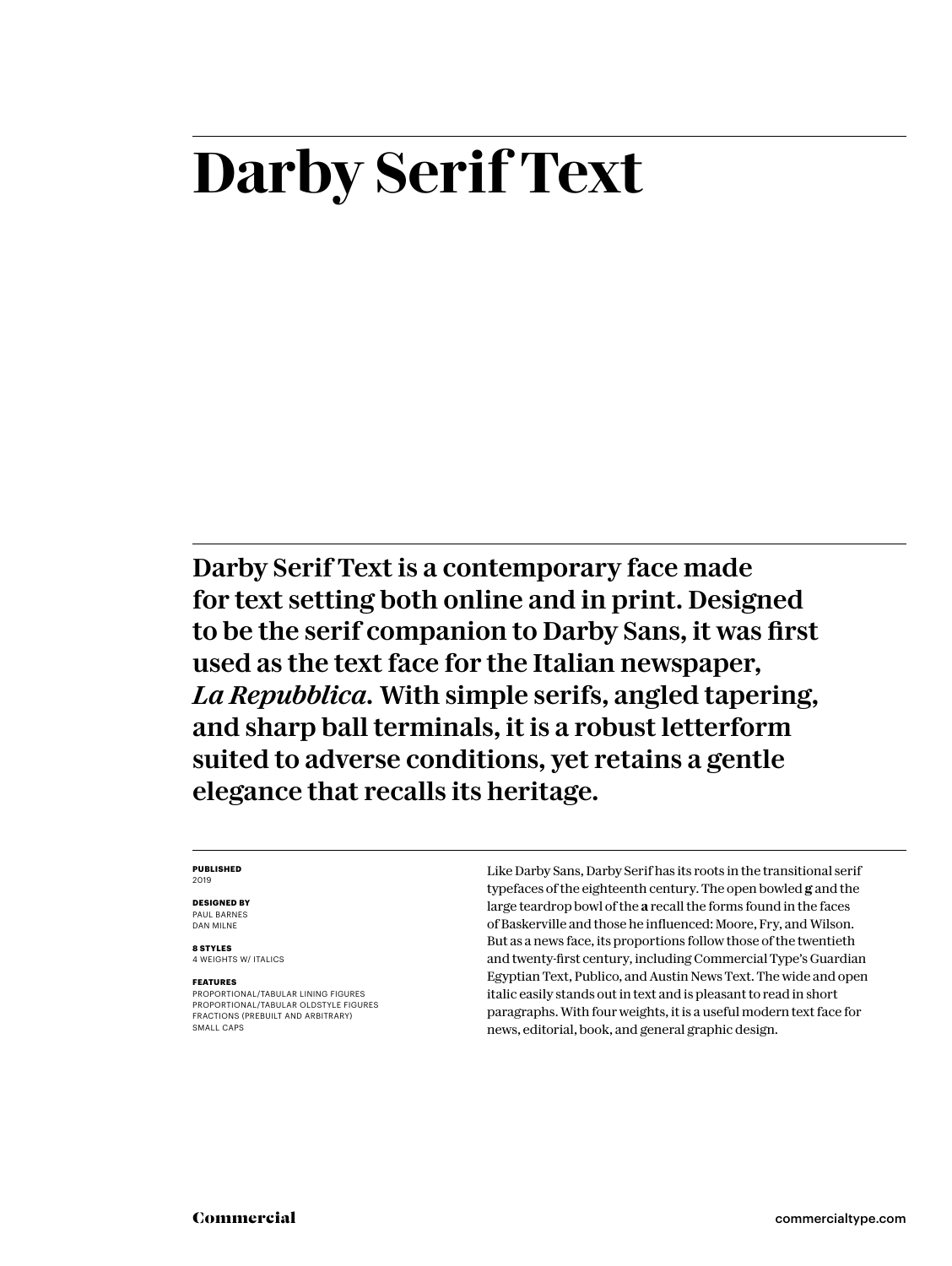Darby Serif Text Regular *Darby Serif Text Regular Italic* Darby Serif Text Medium *Darby Serif Text Medium Italic* **Darby Serif Text Semibold** *Darby Serif Text Semibold Italic* **Darby Serif Text Bold** *Darby Serif Text Bold Italic*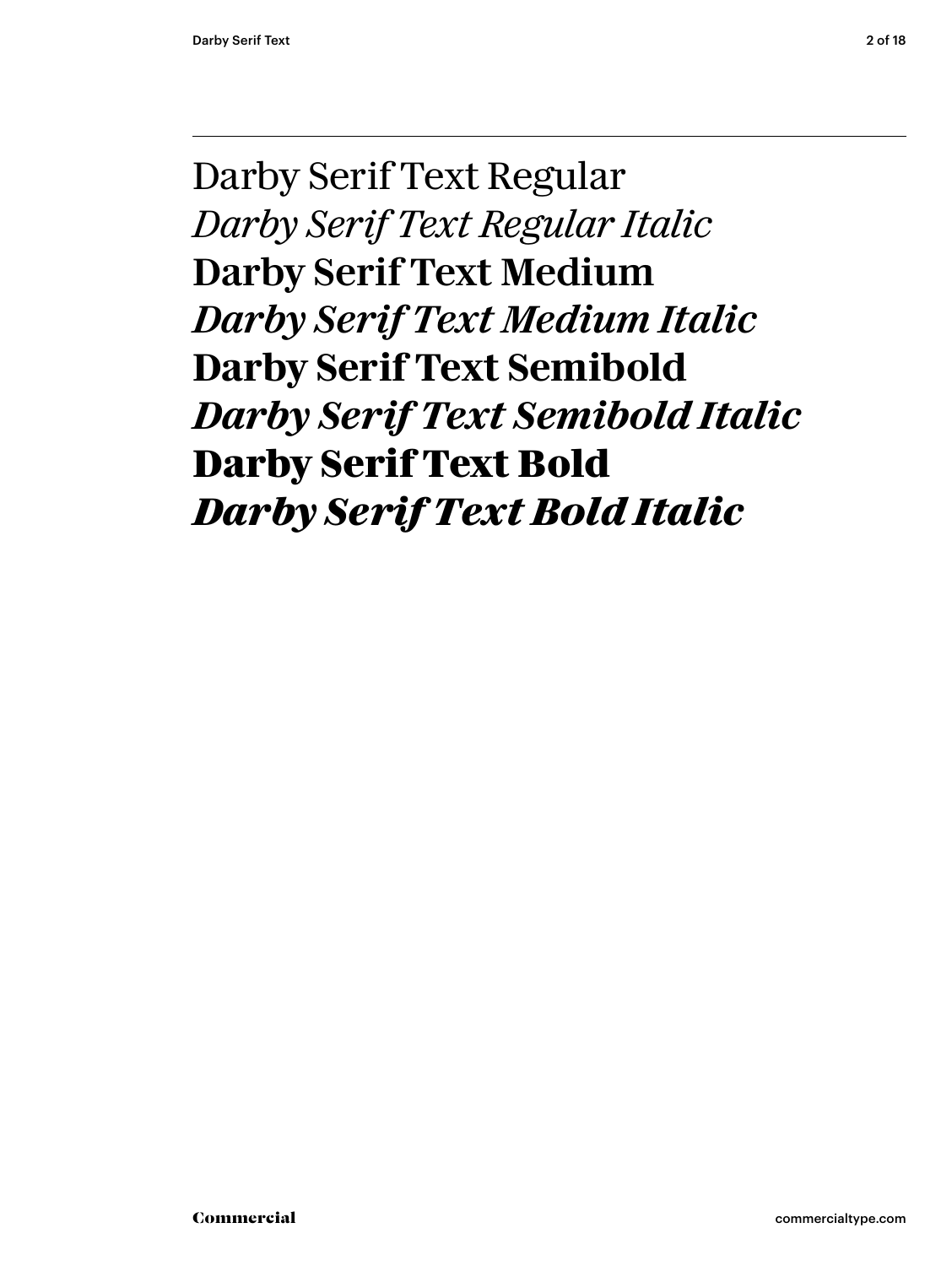SKULLE EGENTLIGEN HÅLLAS I ROM, MEN EFTER VULKANEN On 14 June, a new government assumed office at a special session *THE COUNTY'S ELITE ICEBREAKER WAS INITIALLY USED IN 1911 Senate majority leadership joins a rush of Republicans & Democrats*

DARBY SERIF TEXT REGULAR, REGULAR ITALIC, 14 PT

IM 5 HEKTAR GROSSEN PARK ÜBER 451 VERANSTALTUNGEN Ocuparon la radio y televisión, distintos edificios oficiales y los *RE-ORGANISATION OF DECLINING POST-INDUSTRIAL CITIES However, a study in 1991 which compared the intermandibular* DARBY SERIF TEXT MEDIUM, MEDIUM ITALIC, 14 PT

**IL 2º EDIZIONE DEI CAMPIONATI DEL MONDO DI ATLETICA Represented a fine example of Victorian oak burl furnishings** *TERHADAP AREA PUBLIK ANTARA ATAU DI BAWAH GEDUNG There was an early reference to a 1741 text regarding the idea*

DARBY SERIF TEXT SEMIBOLD, SEMIBOLD ITALIC, 14 PT [PROPORTIONAL OLDSTYLE FIGURES]

**VARIED CONTEMPORARY ARCHITECTURAL TECHNIQUES Nakaharap ang mga baybayin nito sa Karagatang Atlantiko** *AN EXPERIMENTAL FUTURE OF SUSTAINABLE URBANISM Selon ce critère, le monde arabe correspond globalement*

DARBY SERIF TEXT BOLD, BOLD ITALIC, 14 PT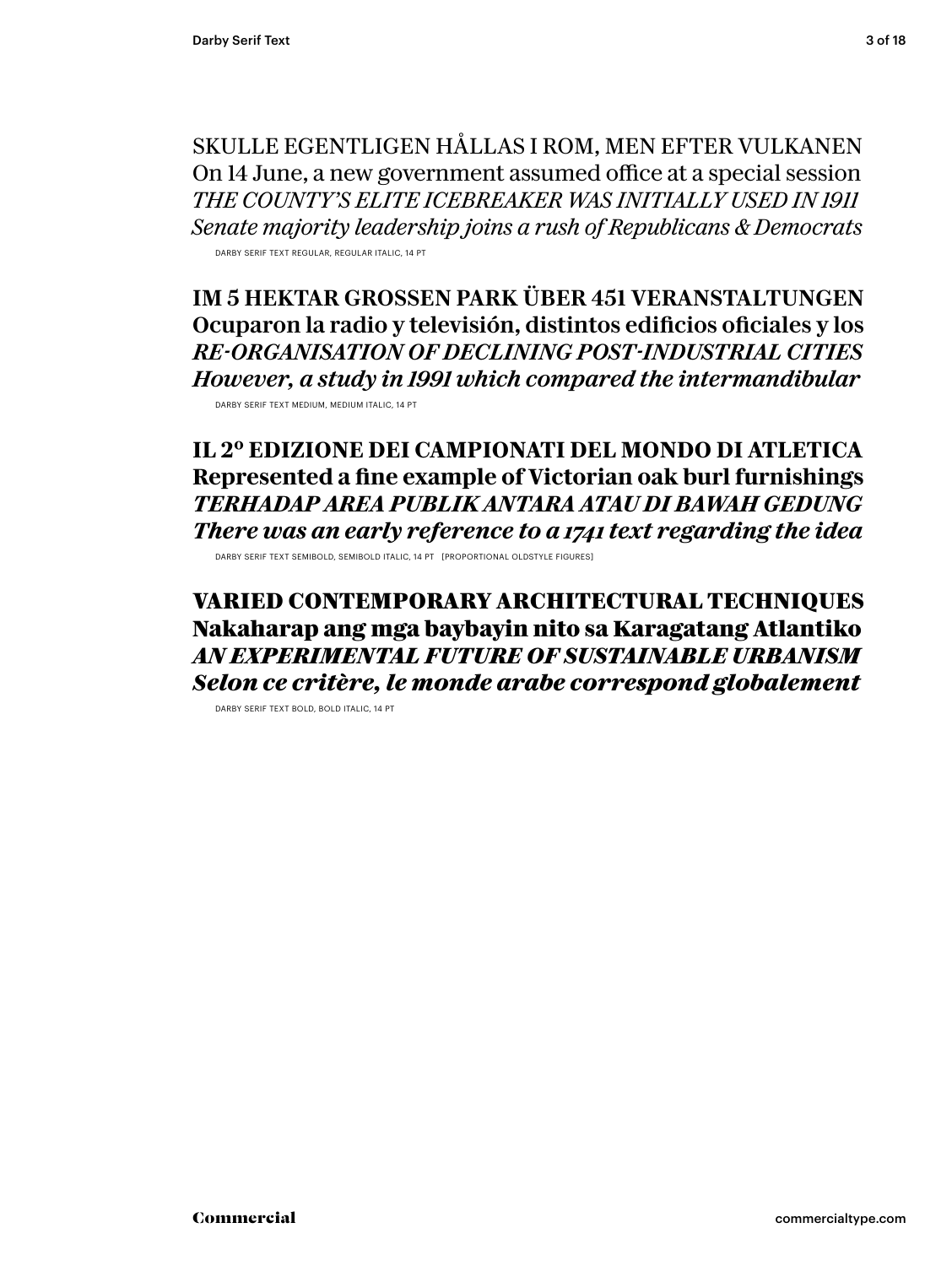DARBY SERIF TEXT REGULAR, ITALIC, SEMIBOLD, 16/20 PT

REGULAR SMALL CAPS REGULAR SEMIBOLD LINING FIGURES the spanish war, which began in 1739, and the French war which soon followed it occasioned further increase of the debt, which, on the 31st of December 1748, after it had been concluded by the **Treaty of Aix-la-Chapelle,**  amounted to £78,293,313. The most profound peace of the seventeen years of continuance had taken no more than £8,328,354. from it. A war of less than nine years' continuance added £31,338,689 to it (Refer to James Postlethwaite's *History of the Public Revenue*). During the administration of Mr. Pelham, the interest of the public debt was reduced from 4% to 3%; or at least measures were taken for reducing it, from four to three per cent; **the sinking fund** was increased, and some part of the public debt was paid off. In 1755, before the breaking out of the late war, the funded debt of Great Britain amounted to £72,289,673. On the 5th of January 1763, at the conclusion of the peace, the funded debt amounted to £122,603,336. The unfunded debt has been stated at £13,927,589. But the expense occasioned by the war did not end with the conclusion of the peace, so that though, on the 5th of January 1764, the funded debt was increased (partly by a new loan, and partly by funding a part of the unfunded debt) to £129,586,782, there still remained (according to the very well informed author of *Considerations on the Trade and Finances* 

PROPORTIONAL

REGULAR ITALIC

SEMIBOLD

PROPORTIONAL OLDSTYLE FIGURES

REGULAR ITALIC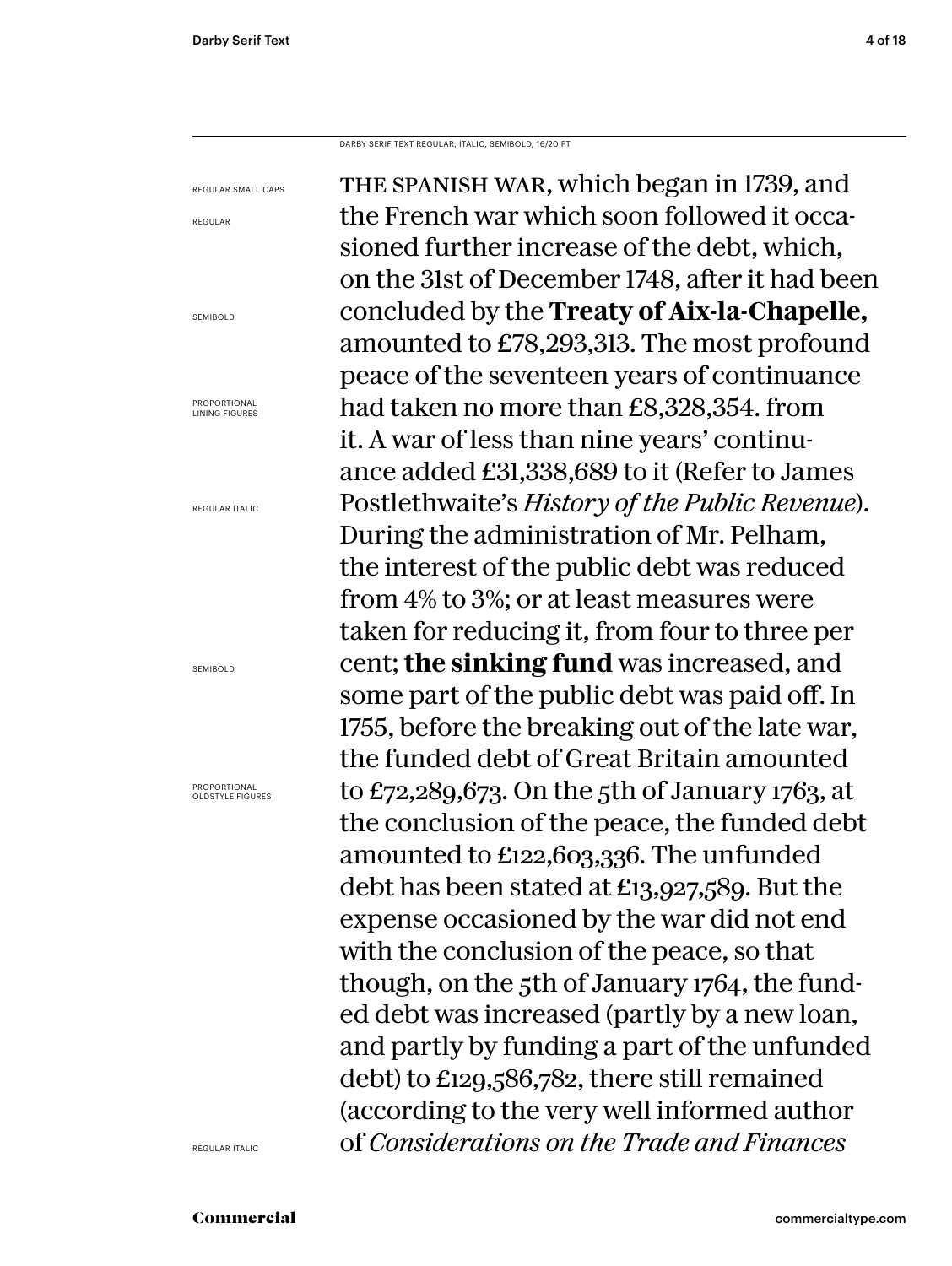DARBY SERIF TEXT MEDIUM, MEDIUM ITALIC, BOLD, 16/20 PT

the spanish war, which began in 1739, and the French war which soon followed it occasioned further increase of the debt, which, on the 31st of December 1748, after it had been concluded by the **Treaty of Aix-la-Chapelle,**  amounted to £78,293,313. The most profound peace of the seventeen years of continuance had taken no more than £8,328,354. from it. A war of less than nine years' continuance added £31,338,689 to it (Refer to James Postlethwaite's *History of the Public Revenue*). During the administration of Mr. Pelham, the interest of the public debt was reduced from 4% to 3%; or at least measures were taken for reducing it, from four to three per cent; **the sinking fund** was increased, and some part of the public debt was paid off. In 1755, before the breaking out of the late war, the funded debt of Great Britain amounted to £72,289,673. On the 5th of January 1763, at the conclusion of the peace, the funded debt amounted to £122,603,336. The unfunded debt has been stated at £13,927,589. But the expense occasioned by the war did not end with the conclusion of the peace, so that though, on the 5th of January 1764, the funded debt was increased (partly by a new loan, and partly by funding a part of the unfunded debt) to £129,586,782, there still remained (according to the very well informed author of *Considerations on* 

MEDIUM

MEDIUM SMALL CAPS

BOLD

PROPORTIONAL LINING FIGURES

MEDIUM ITALIC

BOLD

PROPORTIONAL OLDSTYLE FIGURES

MEDIUM ITALIC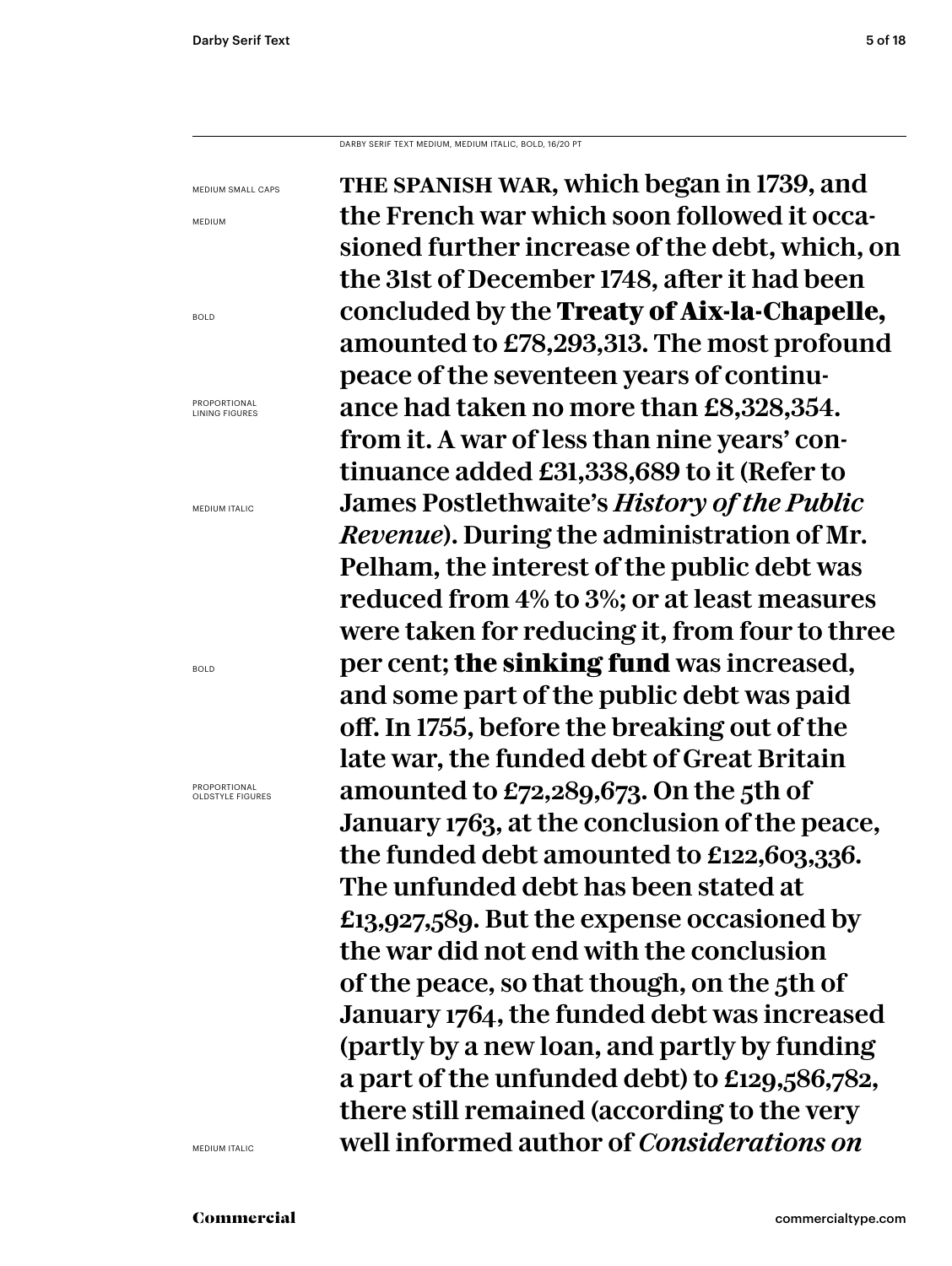EVERY INTRODUCTION to the problems of aesthetics begins by acknowledging the existence and claims of two methods of attack—the *general, philosophical, deductive*, which starts from a complete metaphysics and installs beauty in its place among the other great concepts; and the *empirical*, or *inductive*, which seeks to disengage a general principle of beauty from the objects of aesthetic experience and the facts of aesthetic enjoyment: an example of Fechner's "aesthetics from above & from below."

# **Methodologies of Aesthetics**

The first was the method of aesthetics par excellence. It was indeed only through the desire of an eighteenth-century philosopher, Baumgarten, to round out his "architectonic" of metaphysics that the science received its name, as designating the theory of knowledge in the form of feeling, parallel to that of "clear," logical thought. Kant, Schelling, and Hegel, again, made use of the concept of *the Beautiful* as a kind of keystone or cornice for their respective philosophical edifices. Aesthetics, then, came into being as the philosophy of the Beautiful, and it may be asked why this philosophical aesthetics does not suffice; why beauty should need for its understanding also an aesthetics "von unten." The answer is not that no system of philosophy is universally accepted, but that *the general aesthetic theories* have not, as yet at least, succeeded in answering the plain questions of "the plain man" in regard to concrete beauty. Kant, indeed, frankly denied that the explanation of concrete beauty, or "Doctrine of Taste," as he called it, was possible, while the various definers of beauty as "the union of the Real and the Ideal" "the expression of the Ideal to Sense," have done no more than he. No one of *these* aesthetic systems, in spite of volumes of so-called application of their principles to works of art, has been able to furnish a criterion of beauty. The criticism of the generations is summed up in the mild

DARBY SERIF TEXT REGULAR, ITALIC, SEMIBOLD, 10/13 PT DARBY SERIF TEXT MEDIUM, MEDIUM ITALIC, BOLD, 10/13 PT

EVERY INTRODUCTION to the problems of aesthetics begins by acknowledging the existence and claims of two methods of attack—the *general, philosophical, deductive*, which starts from a complete metaphysics and installs beauty in its place among the other great concepts; and the *empirical*, or *inductive*, which seeks to disengage a general principle of beauty from the objects of aesthetic experience and the facts of aesthetic enjoyment: an example of Fechner's "aesthetics from above & from below."

# **Methodologies of Aesthetics**

The first was the method of aesthetics par excellence. It was indeed only through the desire of an eighteenth-century philosopher, Baumgarten, to round out his "architectonic" of metaphysics that the science received its name, as designating the theory of knowledge in the form of feeling, parallel to that of "clear," logical thought. Kant, Schelling, and Hegel, again, made use of the concept of *the Beautiful* as a kind of keystone or cornice for their respective philosophical edifices. Aesthetics, then, came into being as the philosophy of the Beautiful, and it may be asked why this philosophical aesthetics does not suffice; why beauty should need for its understanding also an aesthetics "von unten." The answer is not that no system of philosophy is universally accepted, but that *the general aesthetic theories* have not, as yet at least, succeeded in answering the plain questions of "the plain man" in regard to concrete beauty. Kant, indeed, frankly denied that the explanation of concrete beauty, or "Doctrine of Taste," as he called it, was possible, while the various definers of beauty as "the union of the Real and the Ideal" "the expression of the Ideal to Sense," have done no more than he. No one of *these* aesthetic systems, in spite of volumes of so-called application of their principles to works of art, has been able to furnish a criterion of beauty.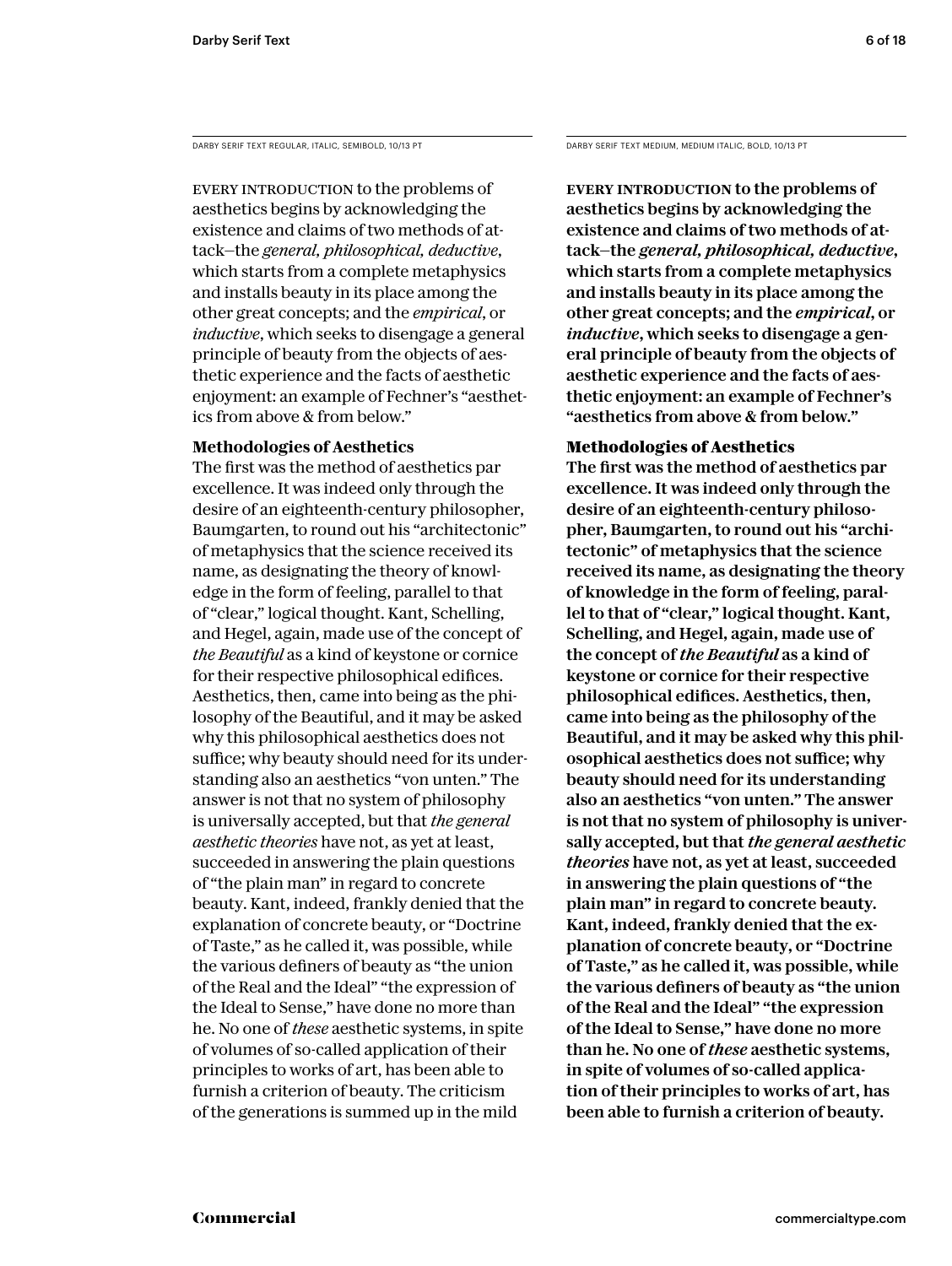EVERY INTRODUCTION to the problems of aesthetics begins by acknowledging the existence and claims of two methods of attack—the *general, philosophical, deductive*, which starts from a complete metaphysics and installs beauty in its place among the other great concepts; and the *empirical*, or *inductive*, which seeks to disengage a general principle of beauty from the objects of aesthetic experience and the facts of aesthetic enjoyment: an example of Fechner's "aesthetics from above & from below."

# **Methodologies of Aesthetics**

The first was the method of aesthetics par excellence. It was indeed only through the desire of an eighteenth-century philosopher, Baumgarten, to round out his "architectonic" of metaphysics that the science received its name, as designating the theory of knowledge in the form of feeling, parallel to that of "clear," logical thought. Kant, Schelling, and Hegel, again, made use of the concept of *the Beautiful* as a kind of keystone or cornice for their respective philosophical edifices. Aesthetics, then, came into being as the philosophy of the Beautiful, and it may be asked why this philosophical aesthetics does not suffice; why beauty should need for its understanding also an aesthetics "von unten."

# **The State of Criticism**

The answer is not that no system of philosophy is universally accepted, but that *the general aesthetic theories* have not, as yet at least, succeeded in answering the plain questions of "the plain man" in regard to concrete beauty. Kant, indeed, frankly denied that the explanation of concrete beauty, or "Doctrine of Taste," as he called it, was possible, while the various definers of beauty as "the union of the Real and the Ideal" "the expression of the Ideal to Sense," have done no more than he. No one of *these* aesthetic systems, in spite of volumes of so-called application of their principles to works of art, has been able to furnish a criterion of beauty. The criticism of the generations is summed up in the mild remark of Fechner, in his "Vorschule der Aesthetik," to the effect that the philosophical path leaves one in conceptions that, by reason of their generality, *do not well fit* the particular cases. And so it was that empirical aesthetics arose, which does not seek to answer those plain questions as to the enjoyment of concrete beauty down

DARBY SERIF TEXT REGULAR, ITALIC, SEMIBOLD, 9/11 PT DARBY SERIF TEXT MEDIUM, MEDIUM ITALIC, BOLD, 9/11 PT

Every introduction to the problems of aesthetics begins by acknowledging the existence and claims of two methods of attack—the *general, philosophical, deductive*, which starts from a complete metaphysics and installs beauty in its place among the other great concepts; and the *empirical*, or *inductive*, which seeks to disengage a general principle of beauty from the objects of aesthetic experience and the facts of aesthetic enjoyment: an example of Fechner's "aesthetics from above & from below."

# **Methodologies of Aesthetics**

The first was the method of aesthetics par excellence. It was indeed only through the desire of an eighteenth-century philosopher, Baumgarten, to round out his "architectonic" of metaphysics that the science received its name, as designating the theory of knowledge in the form of feeling, parallel to that of "clear," logical thought. Kant, Schelling, and Hegel, again, made use of the concept of *the Beautiful* as a kind of keystone or cornice for their respective philosophical edifices. Aesthetics, then, came into being as the philosophy of the Beautiful, and it may be asked why this philosophical aesthetics does not suffice; why beauty should need for its understanding also an aesthetics "von unten."

# **The State of Criticism**

The answer is not that no system of philosophy is universally accepted, but that *the general aesthetic theories* have not, as yet at least, succeeded in answering the plain questions of "the plain man" in regard to concrete beauty. Kant, indeed, frankly denied that the explanation of concrete beauty, or "Doctrine of Taste," as he called it, was possible, while the various definers of beauty as "the union of the Real and the Ideal" "the expression of the Ideal to Sense," have done no more than he. No one of *these* aesthetic systems, in spite of volumes of so-called application of their principles to works of art, has been able to furnish a criterion of beauty. The criticism of the generations is summed up in the mild remark of Fechner, in his "Vorschule der Aesthetik," to the effect that the philosophical path leaves one in conceptions that, by reason of their generality, *do not well fit* the particular cases. And so it was that empirical aesthetics arose, which does not seek to answer those plain questions as to the enjoyment of concrete beauty down to its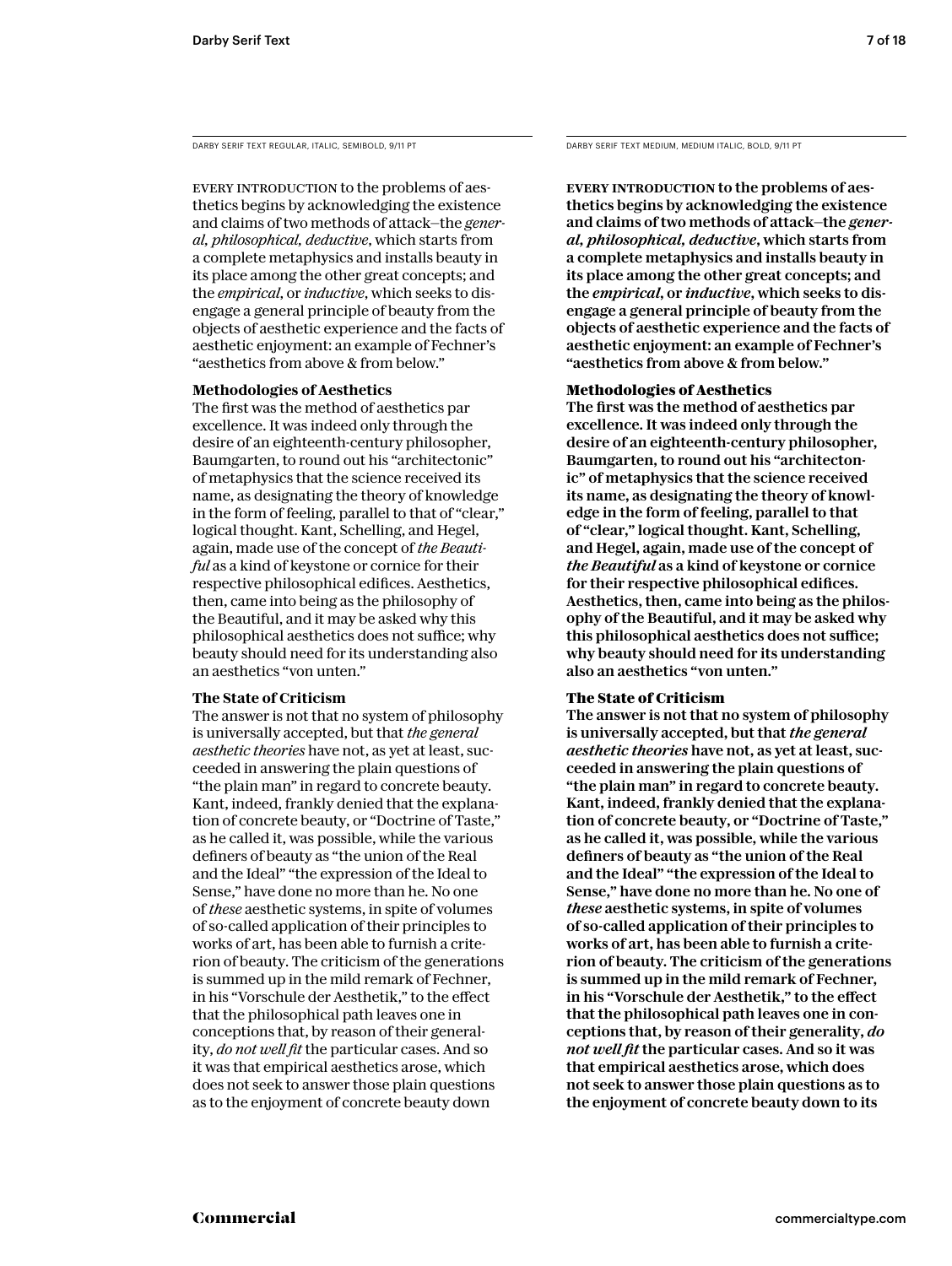DARBY SERIF TEXT SEMIBOLD, SEMIBOLD ITALIC, 9/11 PT DARBY SERIF TEXT BOLD, BOLD ITALIC, 9/11 PT

**Every introduction to the problems of aesthetics begins by acknowledging the existence and claims of two methods of attack—the** *general, philosophical, deductive***, which starts from a complete metaphysics and installs beauty in its place among the other great concepts; and the** *empirical***, or**  *inductive***, which seeks to disengage a general principle of beauty from the objects of aesthetic experience and the facts of aesthetic enjoyment: an example of Fechner's "aesthetics from above & from below."** 

# *Methodologies of Aesthetics*

**The first was the method of aesthetics par excellence. It was indeed only through the desire of an eighteenth-century philosopher, Baumgarten, to round out his "architectonic" of metaphysics that the science received its name, as designating the theory of knowledge in the form of feeling, parallel to that of "clear," logical thought. Kant, Schelling, and Hegel, again, made use of the concept of** *the Beautiful* **as a kind of keystone or cornice for their respective philosophical edifices. Aesthetics, then, came into being as the philosophy of the Beautiful, and it may be asked why this philosophical aesthetics does not suffice; why beauty should need for its understanding also an aesthetics "von unten."** 

#### *The State of Criticism*

**The answer is not that no system of philosophy is universally accepted, but that** *the general aesthetic theories* **have not, as yet at least, succeeded in answering the plain questions of "the plain man" in regard to concrete beauty. Kant, indeed, frankly denied that the explanation of concrete beauty, or "Doctrine of Taste," as he called it, was possible, while the various definers of beauty as "the union of the Real and the Ideal" "the expression of the Ideal to Sense," have done no more than he. No one of** *these* **aesthetic systems, in spite of volumes of so-called application of their principles to works of art, has been able to furnish a criterion of beauty. The criticism of the generations is summed up in the mild remark of Fechner, in his "Vorschule der Aesthetik," to the effect that the philosophical path leaves one in conceptions that, by reason of their generality,** *do not well fit* **the particular cases. And so it was that empirical aesthetics arose, which does not seek to** 

**Every introduction to the problems of aesthetics begins by acknowledging the existence and claims of two methods of attack the** *general, philosophical, deductive***, which starts from a complete metaphysics and installs beauty in its place among the other great concepts; and the** *empirical***, or** *inductive***, which seeks to disengage a general principle of beauty from the objects of aesthetic experience and the facts of aesthetic enjoyment: an example of Fechner's "aesthetics from above & from below."** 

# *Methodologies of Aesthetics*

**The first was the method of aesthetics par excellence. It was indeed only through the desire of an eighteenth-century philosopher, Baumgarten, to round out his "architectonic" of metaphysics that the science received its name, as designating the theory of knowledge in the form of feeling, parallel to that of "clear," logical thought. Kant, Schelling, and Hegel, again, made use of the concept of**  *the Beautiful* **as a kind of keystone or cornice for their respective philosophical edifices. Aesthetics, then, came into being as the philosophy of the Beautiful, and it may be asked why this philosophical aesthetics does not suffice; why beauty should need for its understanding also an aesthetics "von unten."** 

#### *The State of Criticism*

**The answer is not that no system of philosophy is universally accepted, but that** *the general aesthetic theories* **have not, as yet at least, succeeded in answering the plain questions of "the plain man" in regard to concrete beauty. Kant, indeed, frankly denied that the explanation of concrete beauty, or "Doctrine of Taste," as he called it, was possible, while the various definers of beauty as "the union of the Real and the Ideal" "the expression of the Ideal to Sense," have done no more than he. No one of** *these* **aesthetic systems, in spite of volumes of so-called application of their principles to works of art, has been able to furnish a criterion of beauty. The criticism of the generations is summed up in the mild remark of Fechner, in his "Vorschule der Aesthetik," to the effect that the philosophical path leaves one in conceptions that, by reason of their generality,** *do not well fit* **the particular cases. And so it was that empirical aesthetics arose, which does not seek to**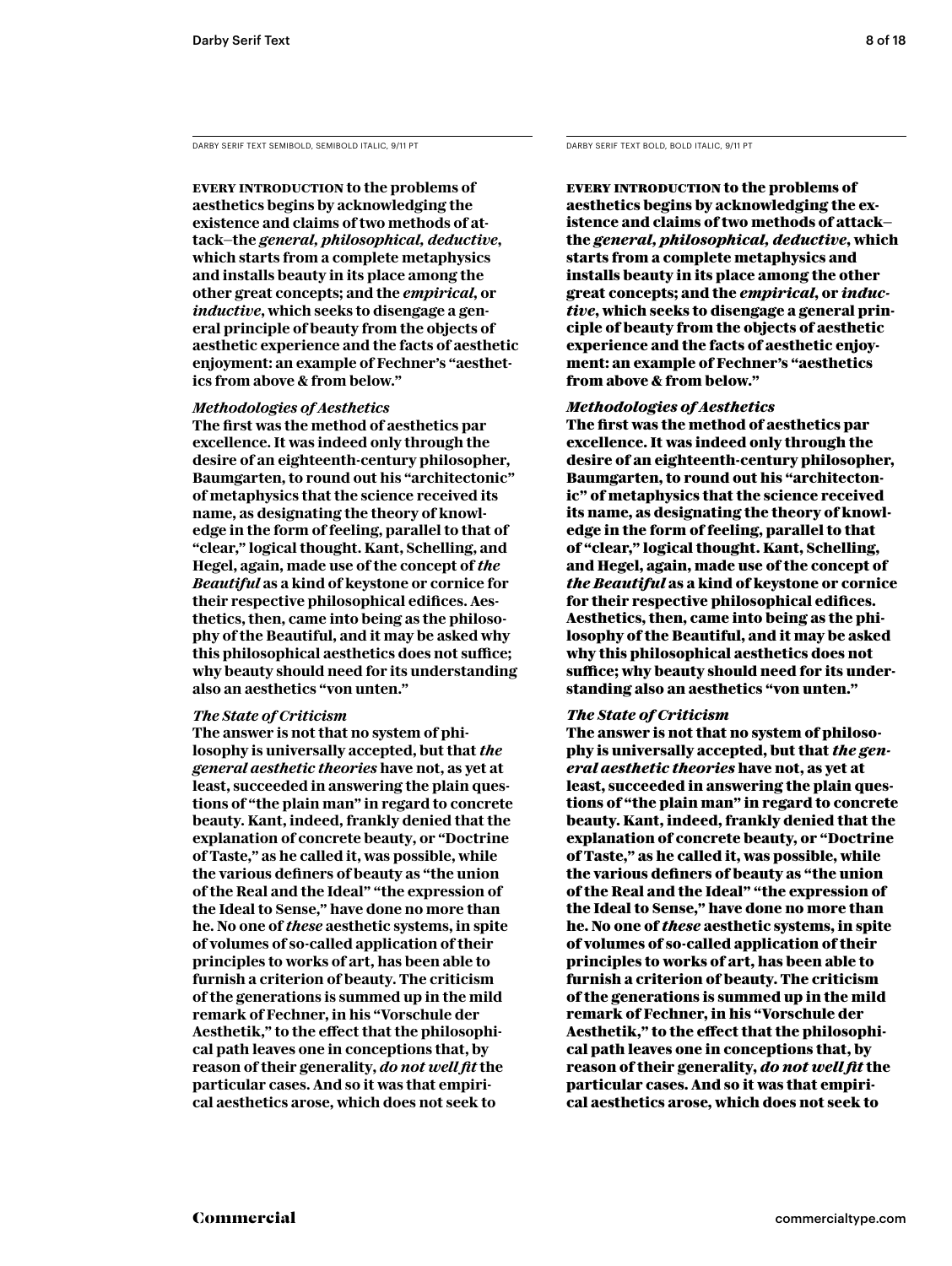DARBY SERIF TEXT REGULAR, ITALIC, 8/10 PT

EVERY INTRODUCTION to the problems of aesthetics begins by acknowledging the existence and claims of two methods of attack—the *general, philosophical, deductive*, which starts from a complete metaphysics and installs beauty in its place among the other great concepts; and the *empirical*, or *inductive*, which seeks to disengage a general principle of beauty from the objects of aesthetic experience and the facts of aesthetic enjoyment: an example of Fechner's "aesthetics from above and below."

The first was the method of aesthetics par excellence. It was indeed only through the desire of an eighteenth-century philosopher, Baumgarten, to round out his "architectonic" of metaphysics that the science received its name, as designating the theory of knowledge in the form of feeling, parallel to that of "clear," logical thought. Kant, Schelling, and Hegel, again, made use of the concept of *the Beautiful* as a kind of keystone or cornice for their respective philosophical edifices. Aesthetics, then, came into being as the philosophy of the Beautiful, and it may be asked why this philosophical aesthetics does not suffice; why beauty should need for its understanding also an aesthetics "von unten."

The answer is not that no system of philosophy is universally accepted, but that *the general aesthetic theories* have not, as yet at least, succeeded in answering the plain questions of "the plain man" in regard to concrete beauty. Kant, indeed, frankly denied that the explanation of concrete beauty, or "Doctrine of Taste," as he called it, was possible, while the various definers of beauty as "the union of the Real and the Ideal" "the expression of the Ideal to Sense," have done no more than he. No one of *these* aesthetic systems, in spite of volumes of so-called application of their principles to works of art, has been able to furnish a criterion of beauty.

The criticism of the generations is summed up in the mild remark of Fechner, in his "Vorschule der Aesthetik," to the effect that the philosophical path leaves one in conceptions that, by reason of their generality, *do not well fit*  the particular cases. And so it was that empirical aesthetics arose, which does not seek to answer those plain questions as to the enjoyment of concrete beauty down to its simplest forms, to which philosophical aesthetics had been inadequate. But it is clear that neither has empirical aesthetics said the last word concerning beauty. Criticism is still in a chaotic state that would be impossible if aesthetic theory were firmly grounded.

This situation appears to me to be due to the inherent inadequacy and inconclusiveness of empirical aesthetics when it stands alone; DARBY SERIF TEXT REGULAR, ITALIC, SEMIBOLD, 8/10 PT

EVERY INTRODUCTION to the problems of aesthetics begins by acknowledging the existence and claims of two methods of attack—the *general, philosophical, deductive*, which starts from a complete metaphysics and installs beauty in its place among the other great concepts; and the *empirical*, or *inductive*, which seeks to disengage a general principle of beauty from the objects of aesthetic experience and the facts of aesthetic enjoyment: an example of Fechner's "aesthetics from above and below."

#### **Methodologies of Aesthetics**

The first was the method of aesthetics par excellence. It was indeed only through the desire of an eighteenthcentury philosopher, Baumgarten, to round out his "architectonic" of metaphysics that the science received its name, as designating the theory of knowledge in the form of feeling, parallel to that of "clear," logical thought. Kant, Schelling, and Hegel, again, made use of the concept of *the Beautiful* as a kind of keystone or cornice for their respective philosophical edifices. Aesthetics, then, came into being as the philosophy of the Beautiful, and it may be asked why this philosophical aesthetics does not suffice; why beauty should need for its understanding also an aesthetics "von unten."

#### **The State of Criticism**

The answer is not that no system of philosophy is universally accepted, but that *the general aesthetic theories*  have not, as yet at least, succeeded in answering the plain questions of "the plain man" in regard to concrete beauty. Kant, indeed, frankly denied that the explanation of concrete beauty, or "Doctrine of Taste," as he called it, was possible, while the various definers of beauty as "the union of the Real and the Ideal" "the expression of the Ideal to Sense," have done no more than he. No one of *these* aesthetic systems, in spite of volumes of so-called application of their principles to works of art, has been able to furnish a criterion of beauty. The criticism of the generations is summed up in the mild remark of Fechner, in his "Vorschule der Aesthetik," to the effect that the philosophical path leaves one in conceptions that, by reason of their generality, *do not well fit* the particular cases. And so it was that empirical aesthetics arose, which does not seek to answer those plain questions as to the enjoyment of concrete beauty down to its simplest forms, to which philosophical aesthetics had been inadequate. But it is clear that neither has empirical aesthetics said the last word concerning beauty. Criticism is still in a chaotic state that would be impossible if aesthetic theory were firmly grounded. This situation appears to me to be due to the inherent inadequacy and inconclusiveness of empirical aesthetics when it stands alone; the grounds of this inadequacy I shall seek to establish in the following. Granting that the aim of every aesthetics is to determine the Nature of Beauty, and to explain our feelings about it, we may say that the empirical treatments propose to do this either by describing the aesthetic object and extracting the essential elements of Beauty, or by describing the aesthetic experience and extract-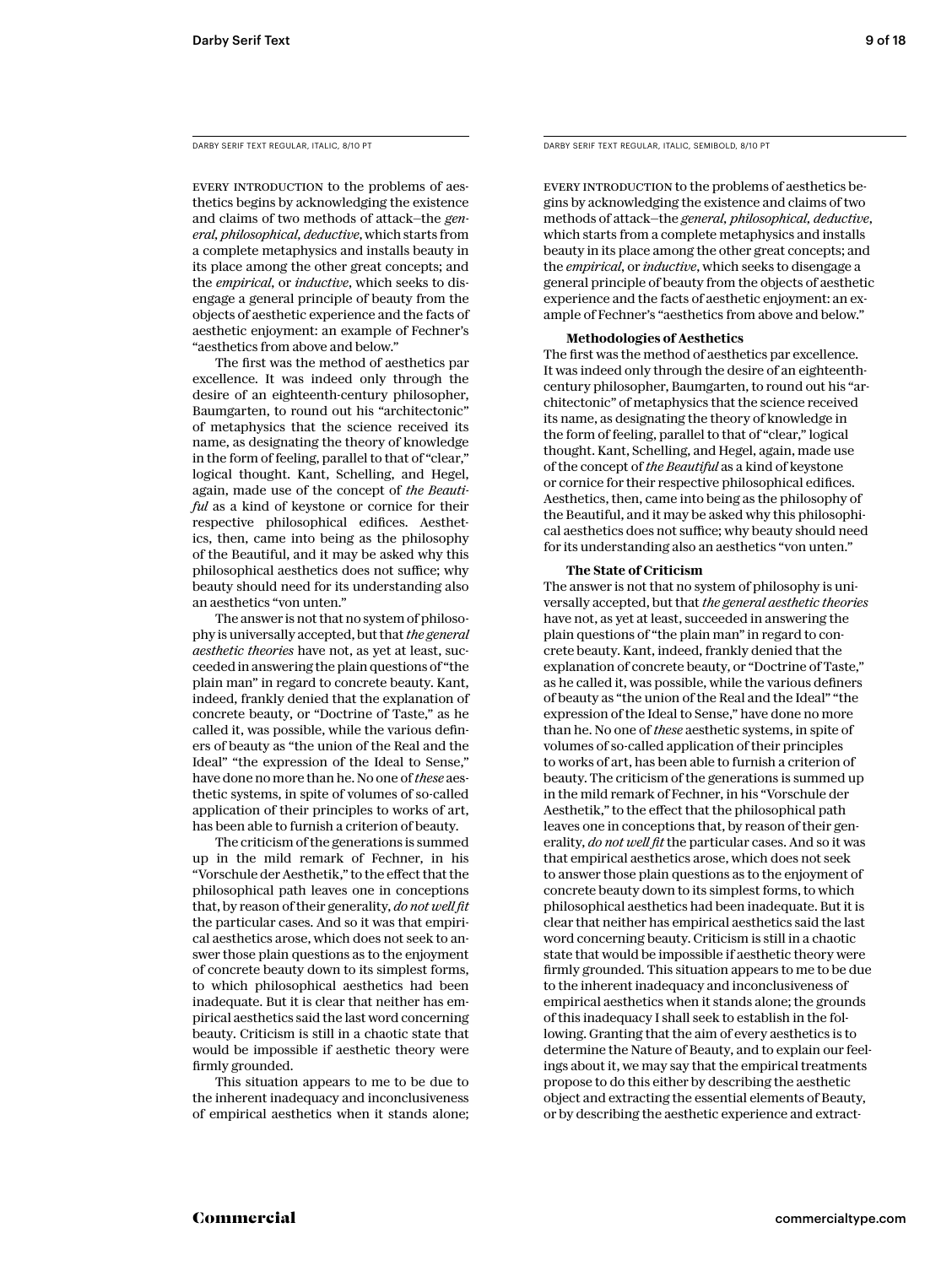DARBY SERIF TEXT REGULAR, 7/8.5 PT [+6 TRACKING]

SITUATIONIST INTERNATIONAL (SI) was a group of international revolutionaries founded in 1957. With their ideas rooted in Marxism and the 20th century European artistic avantgarde, they advocated experiences of life being alternative to those admitted by the capitalist order, for the fulfillment of human primitive desires and the pursuing of a superior passional quality. For this purpose they suggested and experimented with the construction of situations; the setting up of environments favorable for the fulfillment of such desires. Using methods drawn from the arts, they developed a series of experimental fields of study for the construction of such, like unitary urbanism.

The sense of constructing situations is to fulfill human primitive desires and pursue a superior passional quality. From *Internationale Situationiste #1*: "This alone can lead to the further clarification of these simple basic desires, and to the confused emergence of new desires whose material roots will be precisely the new reality engendered by situationist constructions. We must thus envisage a sort of situationist-oriented psychoanalysis in which, in con-

DARBY SERIF TEXT REGULAR, 6/7 PT [+8 TRACKING]

SITUATIONIST INTERNATIONAL (SI) was a group of international revolutionaries founded in 1957. With their ideas rooted in Marxism and the 20th century European artistic avantgarde, they advocated experiences of life being alternative to those admitted by the capitalist order, for the fulfillment of human primitive desires and the pursuing of a superior passional quality. For this purpose they suggested and experimented with the construction of situations; the setting up of environments favorable for the fulfillment of such desires. Using methods drawn from the arts, they developed a series of experimental fields of study for the construction of such, like unitary urbanism.

The sense of constructing situations is to fulfill human primitive desires and pursue a superior passional quality. From *Internationale Situationiste #1*: "This alone can lead to the further clarification of these simple basic desires, and to the confused emergence of new desires whose material roots will be precisely the new reality engendered by situationist constructions. We must thus envisage a sort of situationist-oriented psychoanalysis in which, in contrast to the goals pursued by the various currents stemming from Freudianism, each of the participants in this adventure would discover desires for specific ambiences in order to fulfill them. Each person must seek what he loves, what attracts him. Through this method one can tabulate elements out of which situations can be constructed, along with projects to

DARBY SERIF TEXT MEDIUM, 7/8.5 PT F<sub>+6</sub> TRACKING]

SITUATIONIST INTERNATIONAL (SI) was a group of international revolutionaries founded in 1957. With their ideas rooted in Marxism and the 20th century European artistic avantgarde, they advocated experiences of life being alternative to those admitted by the capitalist order, for the fulfillment of human primitive desires and the pursuing of a superior passional quality. For this purpose they suggested and experimented with the construction of situations; the setting up of environments favorable for the fulfillment of such desires. Using methods drawn from the arts, they developed a series of experimental fields of study for the construction of such, like unitary urbanism.

The sense of constructing situations is to fulfill human primitive desires and pursue a superior passional quality. From *Internationale Situationiste #1*: "This alone can lead to the further clarification of these simple basic desires, and to the confused emergence of new desires whose material roots will be precisely the new reality engendered by

DARBY SERIF TEXT MEDIUM, 6/7 PT [+8 TRACKING]

SITUATIONIST INTERNATIONAL (SI) was a group of international revolutionaries founded in 1957. With their ideas rooted in Marxism and the 20th century European artistic avantgarde, they advocated experiences of life being alternative to those admitted by the capitalist order, for the fulfillment of human primitive desires and the pursuing of a superior passional quality. For this purpose they suggested and experimented with the construction of situations; the setting up of environments favorable for the fulfillment of such desires. Using methods drawn from the arts, they developed a series of experimental fields of study for the construction of such, like unitary urbanism.

The sense of constructing situations is to fulfill human primitive desires and pursue a superior passional quality. From *Internationale Situationiste #1*: "This alone can lead to the further clarification of these simple basic desires, and to the confused emergence of new desires whose material roots will be precisely the new reality engendered by situationist constructions. We must thus envisage a sort of situationist-oriented psychoanalysis in which, in contrast to the goals pursued by the various currents stemming from Freudianism, each of the participants in this adventure would discover desires for specific ambiences in order to fulfill them. Each person must seek what he loves, what attracts him. Through this method one can tabulate elements out of which situations can be constructed, along with

DARBY SERIF TEXT SEMIBOLD, 7/8.5 PT F<sub>+6</sub> TRACKING]

**SITUATIONIST INTERNATIONAL (SI) was a group of international revolutionaries founded in 1957. With their ideas rooted in Marxism and the 20th century European artistic avantgarde, they advocated experiences of life being alternative to those admitted by the capitalist order, for the fulfillment of human primitive desires and the pursuing of a superior passional quality. For this purpose they suggested and experimented with the construction of situations; the setting up of environments favorable for the fulfillment of such desires. Using methods drawn from the arts, they developed a series of experimental fields of study for the construction of such, like unitary urbanism.**

**The sense of constructing situations is to fulfill human primitive desires and pursue a superior passional quality. From** *Internationale Situationiste #1***: "This alone can lead to the further clarification of these simple basic desires, and to the confused emergence of new desires whose material roots will be precisely the new reality engendered by** 

DARBY SERIF TEXT SEMIBOLD, 6/7 PT [+8 TRACKING]

**SITUATIONIST INTERNATIONAL (SI) was a group of international revolutionaries founded in 1957. With their ideas rooted in Marxism and the 20th century European artistic avantgarde, they advocated experiences of life being alternative to those admitted by the capitalist order, for the fulfillment of human primitive desires and the pursuing of a superior passional quality. For this purpose they suggested and experimented with the construction of situations; the setting up of environments favorable for the fulfillment of such desires. Using methods drawn from the arts, they developed a series of experimental fields of study for the construction of such, like unitary urbanism.**

**The sense of constructing situations is to fulfill human primitive desires and pursue a superior passional quality. From**  *Internationale Situationiste #1***: "This alone can lead to the further clarification of these simple basic desires, and to the confused emergence of new desires whose material roots will be precisely the new reality engendered by situationist constructions. We must thus envisage a sort of situationist-oriented psychoanalysis in which, in contrast to the goals pursued by the various currents stemming from Freudianism, each of the participants in this adventure would discover desires for specific ambiences in order to fulfill them. Each person must seek what he loves, what attracts him. Through this method one can tabulate elements out of which situations can be constructed, along with**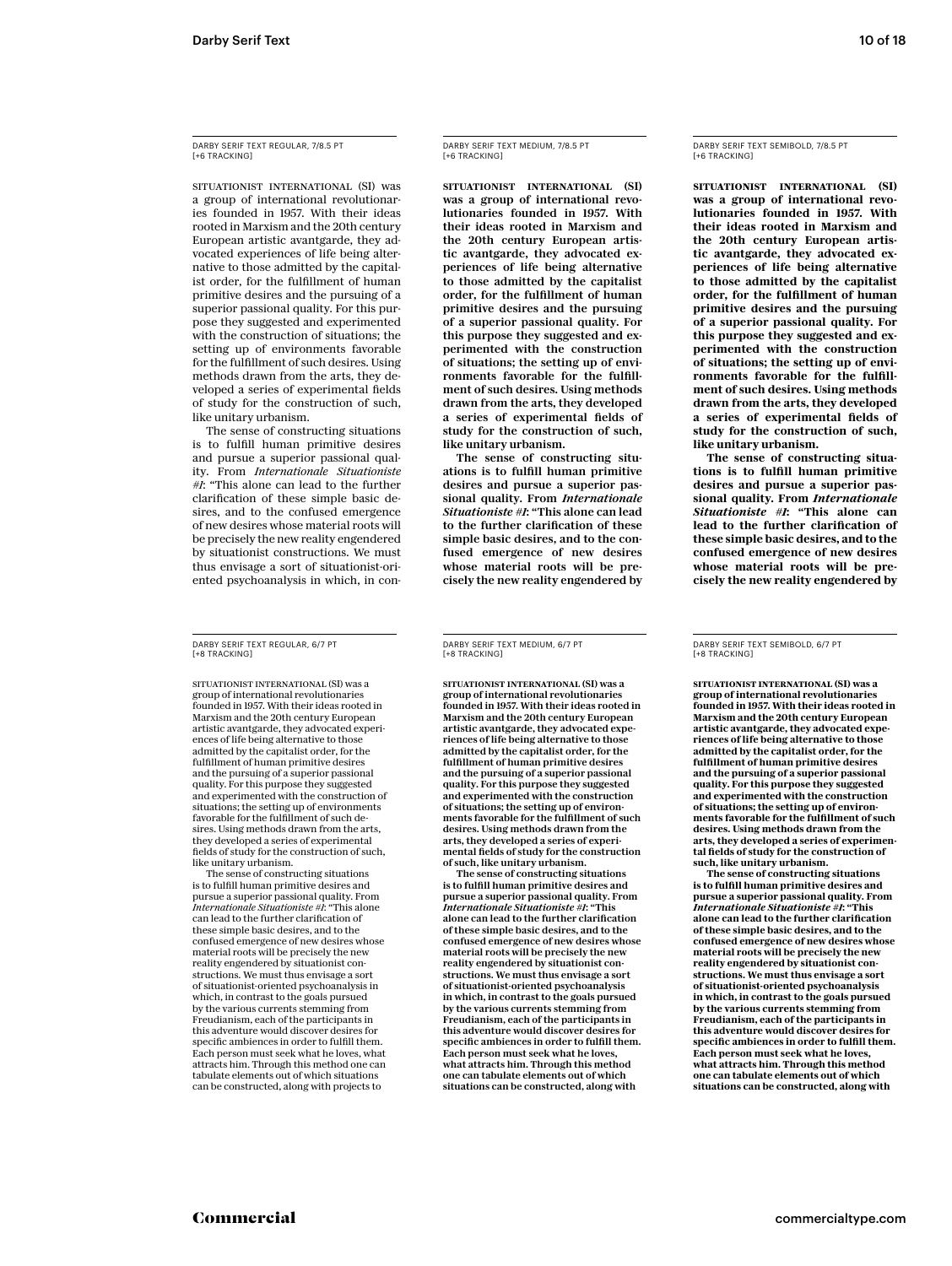DARBY SERIF TEXT REGULAR, 9/10 PT

The Spanish War, which began in 1739, and the French war which soon followed it occasioned further increase of the debt, which, on the 31st of December 1748, after the war had been concluded by the Treaty of Aix-la-Chapelle, amounted to £78,293,313. The most profound peace of seventeen years continuance had taken no more than £8,328,354. from it. A war of less than nine years' continuance added £31,338,689 to it. (Refer to James Postlethwaite's *The History of the Public Revenue.*) During the administration of Mr. Pelham, the interest of the public debt was reduced, or at least measures were taken for reducing it, from four to three per cent; the sinking fund was increased, and some part of the public debt was paid off. In 1755, before the breaking out of the late war, the funded debt of Great Britain amounted to £72,289,673. On the 5th of January 1763, at the conclusion of the peace, the funded debt amounted to £122,603,336. The unfunded debt has been stated at £13,927,589.

DARBY SERIF TEXT REGULAR, 9/11 PT

The Spanish War, which began in 1739, and the French war which soon followed it occasioned further increase of the debt, which, on the 31st of December 1748, after the war had been concluded by the Treaty of Aix-la-Chapelle, amounted to £78,293,313. The most profound peace of seventeen years continuance had taken no more than £8,328,354. from it. A war of less than nine years' continuance added £31,338,689 to it. (Refer to James Postlethwaite's *The History of the Public Revenue.*) During the administration of Mr. Pelham, the interest of the public debt was reduced, or at least measures were taken for reducing it, from four to three per cent; the sinking fund was increased, and some part of the public debt was paid off. In 1755, before the breaking out of the late war, the funded debt of Great Britain amounted to £72,289,673. On the 5th of January 1763, at the conclusion of the peace, the funded debt amounted to £122,603,336. The unfunded debt has been stated at £13,927,589.

DARBY SERIF TEXT REGULAR, 9/12 PT

The Spanish War, which began in 1739, and the French war which soon followed it occasioned further increase of the debt, which, on the 31st of December 1748, after the war had been concluded by the Treaty of Aix-la-Chapelle, amounted to £78,293,313. The most profound peace of seventeen years continuance had taken no more than £8,328,354. from it. A war of less than nine years' continuance added £31,338,689 to it. (Refer to James Postlethwaite's *The History of the Public Revenue.*) During the administration of Mr. Pelham, the interest of the public debt was reduced, or at least measures were taken for reducing it, from four to three per cent; the sinking fund was increased, and some part of the public debt was paid off. In 1755, before the breaking out of the late war, the funded debt of Great Britain amounted to £72,289,673. On the 5th of January 1763, at the conclusion of the peace, the funded debt amounted to £122,603,336. The unfunded debt has been stated at £13,927,589.

DARBY SERIF TEXT REGULAR, 9/13 PT

The Spanish War, which began in 1739, and the French war which soon followed it occasioned further increase of the debt, which, on the 31st of December 1748, after the war had been concluded by the Treaty of Aix-la-Chapelle, amounted to £78,293,313. The most profound peace of seventeen years continuance had taken no more than £8,328,354. from it. A war of less than nine years' continuance added £31,338,689 to it. (Refer to James Postlethwaite's *The History of the Public Revenue.*) During the administration of Mr. Pelham, the interest of the public debt was reduced, or at least measures were taken for reducing it, from four to three per cent; the sinking fund was increased, and some part of the public debt was paid off. In 1755, before the breaking out of the late war, the funded debt of Great Britain amounted to £72,289,673. On the 5th of January 1763, at the conclusion of the peace, the funded debt amounted to £122,603,336. The unfunded debt has been stated at £13,927,589.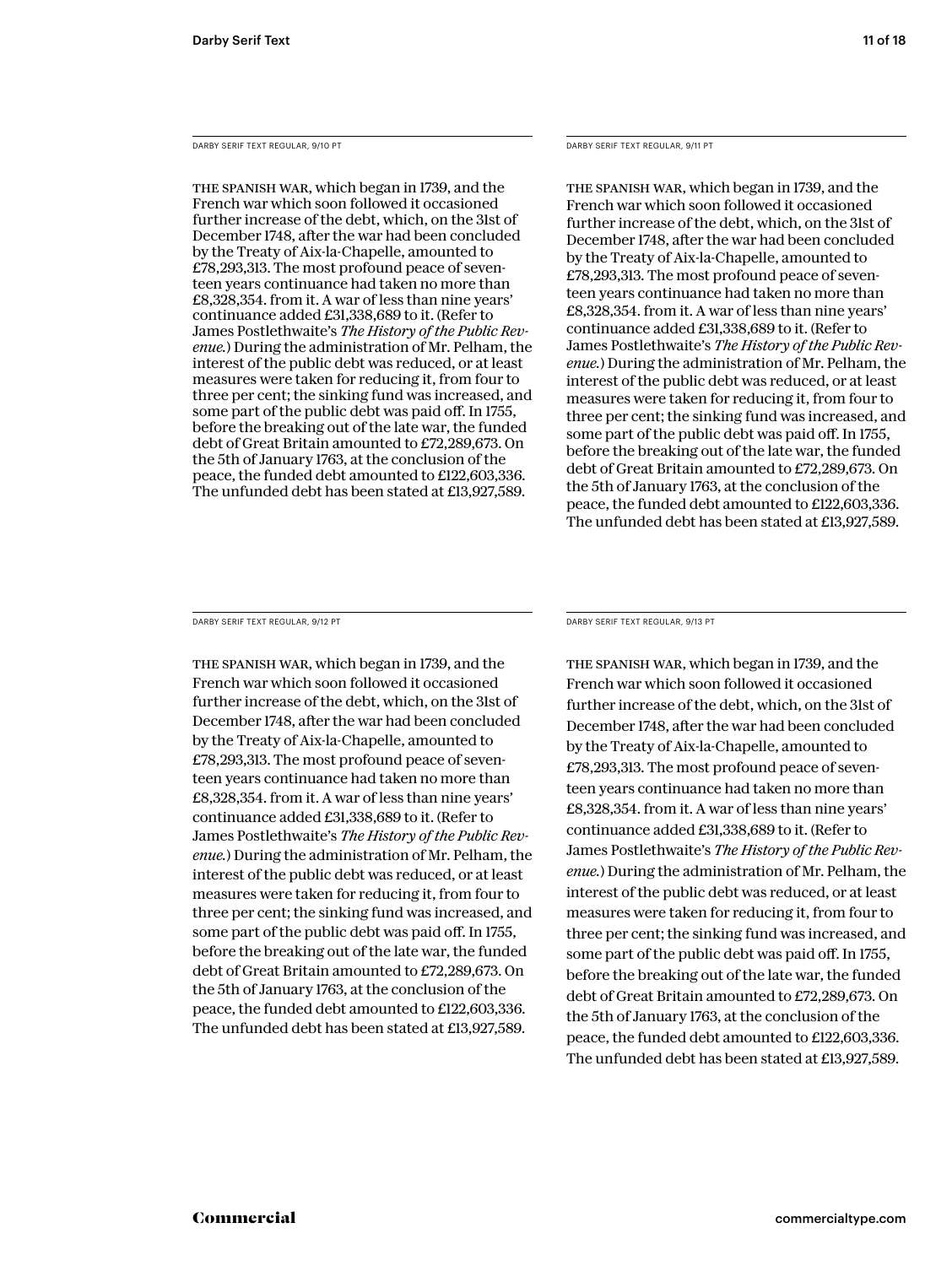#### ČESKÝ (CZECH) DARBY SERIF TEXT REGULAR, ITALIC, 9/11 PT

Ačkoli klimšova nenapsala knih mnoho, přece zná ji ta naše četbychtivá mládež tuze dobře. Zná ji zejména z knih: Z jara do léta, Kniha báchorek, Paleček a Malenka, Z ráje, Rodinná skřínka a j., a pak z různých časopisů pro mládež, do nichž velice pilně přispívá. Její práce vesměs děti naše rády čítají, poněvadž skutečně vynikají vším, čeho se na dobré četbě žádá. *Však Klimšova také pracuje s láskou, pracuje opravdově vážně a nevydá nic na světlo, co by důkladně nepodrobila soudu svému i soudu jiných*. A to právě dodává jejím prácem té pravé ceny. Nuže seznammež se se životem této tiché a skromné pracovnice, seznammež se i s jejími pěknými spisy. Klimšova narodila se 7. dne měsíce prosince roku 1851. v Poličce. Otec její byl dosti zámožným a váženým měšťanem, měltě v Poličce dům a byl dlouhá léta členem obecního zastupitelstva, ba i městským radním. *Při domě měli Klimšovi zahrádku.* Něžná matka Bohumilčina milovala totiž velice květiny a při tom lnula také velikou láskou ku zvířatům. Byla dobra, o vše, ale zvláště o děti své starostliva, při tom pilna, šetrna a skoro až příliš skromna. Podobala se, zvláště v pozdějším svém věku, na vlas těm prostosrdečným a milým

DEUTSCH (GERMAN) DARBY SERIF TEXT REGULAR, ITALIC, 9/11 PT

Sehen wir das Gesamtbild unseres heutigen Lebens nur mit unseren Augen an, so können wir die Folgerung ziehen, daß dieses Gebilde einen chaotischen Charakter trägt, und es kann uns nicht wundern, daß diejenigen, welche sich in diesem scheinbaren Chaos unwohl fühlen, der Welt entfliehen oder sich in geistigen Abstraktionen verlieren wollen. *Doch jedenfalls muß es uns klar sein, daß diese Flucht vor der Wirklichkeit ein ebenso großer Irrtum ist wie jene Anlehnung an den reinsten Materialismus*. Weder die Flucht in das Mittelalter, noch der von verschiedenen Kunsthistorikern empfohlene Wiederaufbau des Olympos kann und die Lösung bringen. Unsere Zeit hat eine andere Mission zu erfüllen als die des Mittelalters und des Hellenismus. Um die Aufgabe unserer Zeit richtig zu verstehen, ist es notwendig, daß wir nicht nur mit unseren Augen, sondern vielmehr mit unseren innerlichen Sinnesorganen die Lebensstruktur erfassen. Haben wir einmal die Synthese des Lebens aus der Tiefe unseres Wesens gewonnen und als Inhalt von Kultur und Kunst anerkannt, so wird es uns nicht schwer fallen an Hand von Dokumenten, die uns die Tradition liefert, der Lösung des ProDANSK (DANISH) DARBY SERIF TEXT REGULAR, ITALIC, 9/11 PT

Der var en lille havfisk af god familie, navnet husker jeg ikke, det må de lærde sige dig. Den lille fisk havde attenhundrede søskende, alle lige gamle; de kendte ikke deres fader eller moder, de måtte straks skøtte sig selv og svømme om, men det var en stor fornøjelse; vand havde de nok at drikke, hele verdenshavet, føden tænkte de ikke på, den kom nok; hver ville følge sin lyst, hver ville få sin egen historie, ja det tænkte heller ingen af dem på. *Solen skinnede ned i vandet, det lyste om dem, det var så klart, det var en verden med de forunderligste skabninger*, og nogle så gruelig store, med voldsomme gab, de kunne sluge de attenhundrede søskende, men det tænkte de heller ikke på, for ingen af dem var endnu blevet slugt. De små svømmede sammen, tæt op til hverandre, som sildene og makrellerne svømmer; men som de allerbedst svømmede i vandet og tænkte på ingenting, sank, med forfærdelig lyd, ovenfra, midt ned imellem dem, en lang, tung ting, der slet ikke ville holde op; længere og længere strakte den sig, og hver af småfiskene, som den ramte, blev kvast eller fik et knæk, som de ikke kunne forvinde. Alle småfisk, de store med, lige oppe fra havets flade og ned til dets bund, fór

#### ESPAÑOL (SPANISH) DARBY SERIF TEXT REGULAR, ITALIC, 9/11 PT

En esta conferencia no pretendo, como en anteriores, definir, sino subrayar; no quiero dibujar, sino sugerir. Animar, en su exacto sentido. Herir pájaros soñolientos. Donde haya un rincón oscuro, poner un reflejo de nube alargada y regalar unos cuantos espejos de bolsillo a las señoras que asisten. *He querido bajar a la ribera de los juncos. Por debajo de las tejas amarillas*. A la salida de las aldeas, donde el tigre se come a los niños. Estoy en este momento lejos del poeta que mira el reloj, lejos del poeta que lucha con la estatua, que lucha con el sueño, que lucha con la anatomía; he huido de todos mis amigos y me voy con aquel muchacho que se come la fruta verde y mira cómo las hormigas devoran al pájaro aplastado por el automóvil. Por las calles más puras del pueblo me encontraréis; por el aire viajero y la luz tendida de las melodías que Rodrigo Caro llamó "reverendas madres de todos los cantares". Por todos los sitios donde se abre la tierna orejita rosa del niño o la blanca orejita de la niña que espera, llena de miedo, el alfiler que abra el agujero para la arracada. En todos los paseos que yo he dado por España, un poco cansado de catedrales, de piedras muertas, de paisajes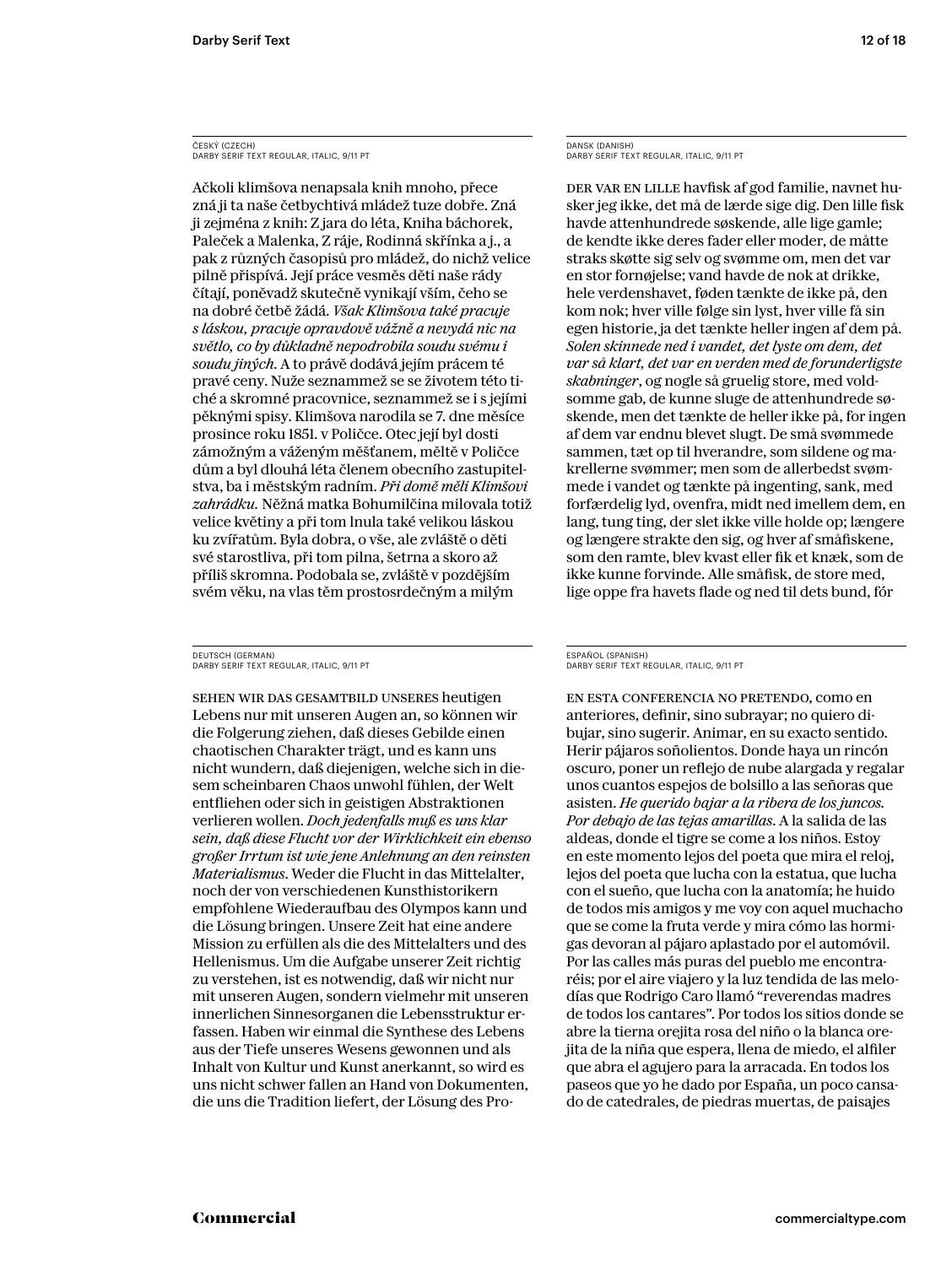FRANÇAIS (FRENCH) DARBY SERIF TEXT REGULAR, ITALIC, 9/11 PT

Dada a son origine dans le dictionnaire. C'est terriblement simple. En français cela signifie «cheval de bois». En allemand «va te faire, au revoir, à la prochaine». En roumain «oui en effet, vous avez raison, c'est ça, d'accord, vraiment, on s'en occupe», etc. *C'est un mot international. Seulement un mot et ce mot comme mouvement.* Très facile à comprendre. Lorsqu'on en fait une tendance artistique, cela revient à vouloir supprimer les complications. Psychologie Dada. Allemagne Dada y compris indigestions et crampes brouillardeuses, littérature Dada, bourgeoisie Dada et vous, très vénérés poètes, vous qui avez toujours fait de la poésie avec des mots, mais qui n'en faites jamais du mot lui-même, vous qui tournez autour d'un simple point en poétisant. Guerre mondiale Dada et pas de fin, révolution Dada et pas de commencement. Dada, amis et soi-disant poètes, très estimés fabricateurs et évangélistes Dada Tzara, Dada Huelsenbeck, Dada m'dada, Dada m'dada, Dada mhm, dada dera dada, Dada Hue, Dada Tza. Comment obtenir la béatitude ? En disant Dada. Comment devenir célèbre? En disant Dada. D'un geste noble et avec des manières raffinées. Jusqu'à la folie. Jusqu'à

MAGYAR (HUNGARIAN) DARBY SERIF TEXT REGULAR, ITALIC, 9/11 PT

Hajnali két órakor a segédtiszt belépett a tábornok szobájába és jelentette, hogy a járőrök elindultak a hodricsi úton. Az asztalra állított petróleumlámpa körül szétteregetett tereprajzok és jelentések hevertek, rajtuk keresztbe dobva egy ezüstgombos lovaglópálca. A tábornok a szoba közepén állt és hideg arccal hallgatta a segédtiszt szavait. Kurtára nyírt szakála rőtesen csillogott a lámpafényben. *Aranykeretes szemüvege mögül jeges nyugalommal csillámlottak elő kék szemei.* Csupa energia volt ez a hat láb magas, karcsú ember, aki egy hónap előtt vette át a feldunai hadtest parancsnokságát. De most mégis, mintha valami fáradtságot vagy inkább fásultságot árultak volna el mozdulatai. Némán bólintott s mikor a segédtiszt mögött becsukódott az ajtó, kimerülten dobta magát a kopott díványra. Két nap óta mindig talpon volt s egyik izgalom a másik után érte. A Szélakna irányában fekvő főcsapat felé haladó ellenség már egy napi előnyt nyert a Zsarnócra kirendelt zászlóalj parancsnokának ügyetlensége folytán. Első felindulásában maga vette át a zászlóalj vezényletét s negyvennyolc óra óta egy percre le nem hunyta a szemét. Izgatta

ITALIANO (ITALIAN) DARBY SERIF TEXT REGULAR, ITALIC, 9/11 PT

Dapprima, ripetendendo l'errore commesso in gioventù, scrisse di animali che conosceva poco, e le sue favole risonarono di ruggiti e barriti. Poi si fece più umano, se così si può dire, scrivendo degli animali che credeva di conoscere. *Così la mosca gli regalò una gran quantità di favole dimostrandosi un animale più utile di quanto si creda*. In una di quelle favole ammirava la velocità del dittero, velocità sprecata perchè non gli serviva nè a raggiungere la preda nè a garantire la sua incolumità. Qui faceva la morale una testuggine. Un'altra favola esaltava la mosca che distruggeva le cose sozze da essa tanto amate. Una terza si meravigliava che la mosca, l'animale più ricco d'occhi, veda tanto imperfettamente. Infine una raccontava di un uomo che, dopo di aver schiacciato una mosca noiosa, le gridò: "Ti ho beneficata; ecco che non sei più una mosca". Con tale sistema *era facile di avere ogni giorno* la favola pronta col caffè del mattino. Doveva venire la guerra ad insegnargli che la favola poteva divenire un'espressione del proprio animo, il quale così inseriva la mummietta nella macchina della vita, quale un suo organo. Ed ecco come avvenne. Allo scoppio della guerra italiana, Mario

#### POLSKI (POLISH) DARBY SERIF TEXT REGULAR, ITALIC, 9/11 PT

Od wczoraj jakiś niepokój panuje w uliczce. Stary Mendel dziwi się i częściej niż zwykle nakłada krótką łajkę patrząc w okno. Tych ludzi nie widział on tu jeszcze. Gdzie idą? Po co przystają z robotnikami, śpieszącymi do kopania fundamentów pod nowy dom niciarza Greulicha? Skąd się tu wzięły te obszarpane wyrostki? Dlaczego patrzą tak po sieniach? Skąd mają pieniądze, że idą w pięciu do szynku? Stary Mendel kręci głową, smokcząc mały, silnie wygięty wiśniowy cybuszek. *On zna tak dobrze tę uliczkę cichą. Jej fizjonomię, jej ruch.* jej głosy, jej tętno. Wie, kiedy zza którego węgła wyjrzy w dzień pogodny słońce; ile dzieci przebiegnie rankiem, drepcąc do ochronki, do szkoły; ile zwiędłych dziewcząt w ciemnych chustkach, z małymi blaszeczkami w ręku przejdzie po trzy, po cztery, do fabryki cygar na robotę; ile kobiet przystanie z koszami na starym, wytartym chodniku, pokazując sobie zakupione jarzyny, skarżąc się na drogość jaj, mięsa i masła; ilu wyrobników przecłapie środkiem bruku, ciężkim chodem nóg obutych w trepy, niosąc pod pachą węzełki, a w ręku cebrzyki, kielnie, liny. siekiery, piły. Ba, on i to nawet wie może. ile wróbli gnieździ się w gzymsach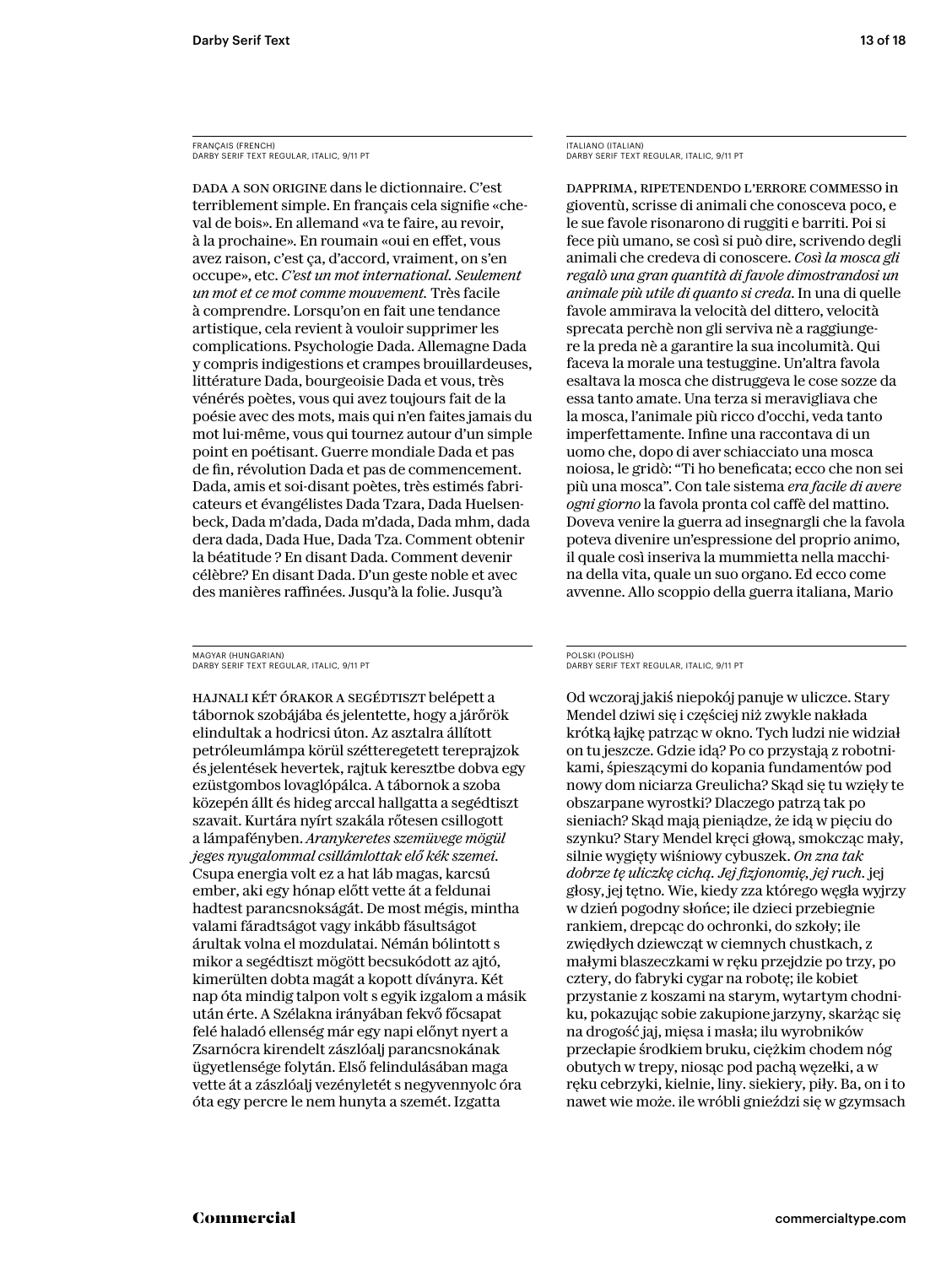PORTUGUÊS (PORTUGUESE) DARBY SERIF TEXT REGULAR, ITALIC, 9/11 PT

D. Benedita levantou-se, no dia seguinte, com a idéia de escrever uma carta ao marido, uma longa carta em que lhe narrasse a festa da véspera, nomeasse os convivas e os pratos, descrevesse a recepção noturna, e, principalmente, desse notícia das novas relações com D. Maria dos Anjos. A mala fechava-se às duas horas da tarde, *D. Benedita acordara às nove, e, não morando longe (morava no Campo da Aclamação), um escravo levaria a carta ao correio muito a tempo.* Demais, chovia; D. Benedita arredou a cortina da janela, deu com os vidros molhados; era uma chuvinha teimosa, o céu estava todo brochado de uma cor pardo-escura, malhada de grossas nuvens negras. Ao longe, viu flutuar e voar o pano que cobria o balaio que uma preta levava à cabeça: concluiu que ventava. Magnífico dia para não sair, e, portanto, escrever uma carta, duas cartas, todas as cartas de uma esposa ao marido ausente. Ninguém viria tentá- -la. Enquanto ela compõe os babadinhos e rendas do roupão branco, um roupão de cambraia que o desembargador lhe dera em 1862, no mesmo dia aniversário, 19 de setembro, convido a leitora a observar-lhe as feições. Vê que não lhe dou Vênus;

SVENSKA (SWEDISH) DARBY SERIF TEXT REGULAR, ITALIC, 9/11 PT

Klockan var mellan åtta och nio den vackra majmorgonen, då Arvid Falk efter scenen hos brodern vandrade gatorna framåt, missnöjd med sig själv, missnöjd med brodern och missnöjd med det hela. Han önskade att det vore mulet och att han hade dåligt sällskap. Att han var en skurk, det trodde han icke fullt på, *men han var icke nöjd med sig själv, han var så van att ställa höga fordringar på sig,* och han var inlärd att i brodern se ett slags styvfar, för vilken han hyste stor aktning, nästan vördnad. Men även andra tankar döko upp och gjorde honom bekymrad. Han var utan pengar och utan sysselsättning. Detta senare var kanske det värsta ty sysslolösheten var honom en svår fiende, begåvad med en aldrig vilande fantasi som han var. Under ganska obehagliga funderingar hade han kommit ner på Lilla Trädgårdsgatan; han följde vänstra trottoaren utanför Dramatiska Teatern och befann sig snart inne på Norrlandsgatan; han vandrade utan mål och gick rätt fram; snart började stenläggningen bli ojämn, träkåkar efterträdde stenhusen, illa klädda människor kastade misstänksamma blickar på den snyggt klädde personen som så tidigt besökte deras kvarter och utsvultna

SUOMI (FINNISH) DARBY SERIF TEXT REGULAR, ITALIC, 9/11 PT

He olivat ystäviä ystävyydessä, joka oli läheisempää kuin veljeys. Nello oli pieni Ardennelainen — Patras suuri Flamandilainen. He olivat saman ikäisiä vuosilla mitattuna, mutta kuitenkin toinen oli vielä nuori, toinen oli jo vanha. He olivat asuneet yhdessä koko ikänsä; molemmat he olivat orpoja ja kurjia sekä saivat leipänsä samasta kädestä. *Se oli ollut heidän siteensä alku, heidän ensimmäinen sympatian säikeensä;* se oli vahvistunut päivä päivältä ja kasvanut heidän mukanaan kiinteänä ja erottamattomana niin, että he alkoivat rakastaa toisiansa erittäin paljon. Heidän kotinsa oli pieni mökki pienen Flamandilaisen kylän reunalla, peninkulman päässä Antverpenistä. Kylä sijaitsi leveiden laidunkaistaleiden ja viljavainioiden välissä, ja sen läpi virtaavan suuren kanavan reunamilla kasvoi pitkät rivit tuulessa taipuvia poppeleita ja tervaleppiä. Siinä oli parikymmentä maatilaa ja taloa, joiden ikkunaluukut olivat kirkkaan vihreät tai taivaansiniset ja katot ruusunpunaiset tai mustavalkoiset sekä seinät niin valkoisiksi maalatut, että ne loistivat auringossa kuin puhdas lumi. Kylän keskustassa oli tuulimylly pienellä sammalta kasvavalla rinteellä, se oli maamerkkinä kaikelle

#### TÜRKÇE (TURKISH) DARBY SERIF TEXT REGULAR, ITALIC, 9/11 PT

Sadık genç, araladığı kapıyı çekince, yine birden kararan sanduka sükunu içinde, İskender Paşa, galeyansız ibadetine başlardı. Artık dünyaya dair hiçbir ümidi kalmamıştı. İstediği yalnız bir iman selametiydi. *Vâkıa korkak bir adam değildi. Ama, muhakkak bir ölümü her gün, her saat, her dakika, hatta her saniye beklemek… Onun cesaretini kırmış, sinirlerini zayıflatmıştı.* Düşündükçe, ensesinde soğuk bir satırın sarih temasını duyar gibi oluyordu. Bu sarih temas silinirken karşısına kendi boğuk hayali gelirdi; gözleri patlamış, kavuğu bir tarafa yuvarlanmış, boynu yağlı bir kement ile sıkılmış, ayağından pabuçları çıkmış, ipek kuşağı çözülmüş, karanlık, köpüklü ağzından siyah dili sarkmış bir naaş… İskender Paşa'nın yerde sürünen ölüsü! Titrer, gözlerini oğuşturur, yine salât-ü selamlarını çekmeye başlardı. Yakın akıbetinin bu uzvî hatırası o kadar bariz, o kadar kuvvetliydi ki… Çocukluğunun saf muhayyilesini süsleyen cennet bahçelerini, hûri, gılman alaylarını, Tûba ağacını, Sırat köprüsünü şimdi düşünemiyordu bile… Zihni durmuştu. Sinirleri, beyni pek yorgundu. Yemek yiyemiyordu. Boğazına kurşundan bir yumruk tıkanmıştı. Yalnız ara sıra su içerdi.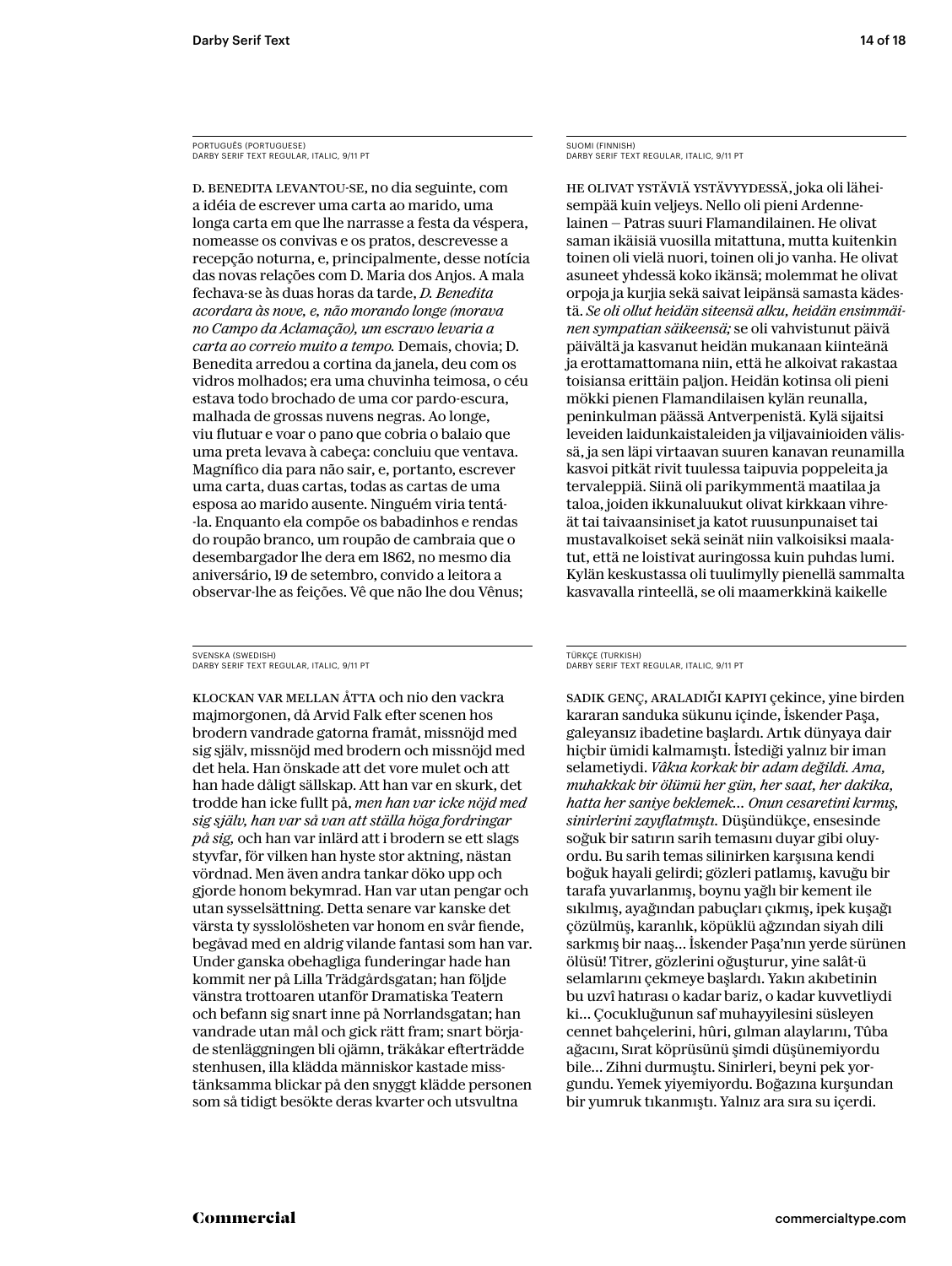| <b>UPPERCASE</b>                             | ABCDEFGHIJKLMNOPQRSTUVWXYZ                                                                                                    |  |  |  |  |
|----------------------------------------------|-------------------------------------------------------------------------------------------------------------------------------|--|--|--|--|
| LOWERCASE                                    | abcdefghijklmnopqrstuvwxyz                                                                                                    |  |  |  |  |
| SMALL CAPS                                   | ABCDEFGHIJKLMNOPQRSTUVWXYZ                                                                                                    |  |  |  |  |
| STANDARD PUNCTUATION                         | $[!a]^2$ .,:;---()[]{}/ \&@*""'',,,«» $\leftrightarrow$ \$ $\cdot\P\dagger\ddagger\odot\oplus^{\tiny\textcircled{\tiny{m}}}$  |  |  |  |  |
| ALL CAP PUNCTUATION                          | $i\dot{\zeta}$ ---()[]{}/ \@«»<>                                                                                              |  |  |  |  |
| SMALL CAP PUNCTUATION                        | $1!3?8$ $$                                                                                                                    |  |  |  |  |
| LIGATURES                                    | fb ff fh fi fj fk fl ft ffb ffh ffi ffj ffk ffl fft                                                                           |  |  |  |  |
| PROPORTIONAL LINING<br>default figures       | $EEY1234567890$ $Cf\%$ % $a^0$ $\#$ °<+=-x $\div$ >s $\pm$ $\neq$ $\approx$                                                   |  |  |  |  |
| PROPORTIONAL OLDSTYLE                        | $$EEY12345678900\%$ %+---x+><+=z                                                                                              |  |  |  |  |
| <b>TABULAR LINING</b>                        | $$EE41234567890$ $$6f$ % % $$e^e$ + = - x $\div$ > $\leq \pm \neq z$                                                          |  |  |  |  |
| TABULAR OLDSTYLE                             | $$EE412345678900f%\%o~#°<-=~x~>~t~z~>~$                                                                                       |  |  |  |  |
| PROPORTIONAL SMALL CAP                       | $$EEY1234567890f\%$ %-+=-x÷><±≠≈≥                                                                                             |  |  |  |  |
| TABULAR SMALL CAP                            | $$EEY1234567890f\%$ % < + = - x ÷ > < ± ≠ ≈ ≥                                                                                 |  |  |  |  |
| PREBUILT FRACTIONS                           | $\frac{1}{2}$ $\frac{1}{3}$ $\frac{2}{3}$ $\frac{1}{4}$ $\frac{3}{4}$ $\frac{1}{8}$ $\frac{3}{8}$ $\frac{5}{8}$ $\frac{7}{8}$ |  |  |  |  |
| <b>NUMERATORS &amp;</b><br>DENOMINATORS      | $\rm{H}^{1234567890}\!/_{1234567890}$                                                                                         |  |  |  |  |
| <b>SUPERSCRIPT &amp;</b><br><b>SUBSCRIPT</b> | $H$ 1234567890 $H$ <sub>1234567890</sub>                                                                                      |  |  |  |  |
| STYLISTIC ALTERNATES                         | C c ĆĈČĊÇ ćĉčċç                                                                                                               |  |  |  |  |
| <b>ACCENTED UPPERCASE</b>                    | ÁÂÀÄÅÃĂĀĄÅÆÆÇĆČĈÒĐÉÊÈËĔĖĒĘĞĜĢĠ<br>ĦĤÍÎÌÏĪĮĨĬĴĶŁĹĽĻĿÑŃŇŅŅÓÔÒÖŐŐŌØŐŒŔŘŖ<br>ŠŚŞŜŞÞŤŢŦÚÛÙÜŬŰŨŲŮŨŴŴŴŴŶŶŸIJŽŹŻ                      |  |  |  |  |
| <b>ACCENTED LOWER CASE</b>                   | áâàäåãããąåææçćčĉċďđðéêèëĕēęğĝģġħĥıíîìï<br>iījīĭijjķŀĺľļŀñńňņ'nŋóôòöőőōøøœŕřŗßšśşŝşþťtt<br>úûùüŭűūųůũẃŵẁẅýŷỳÿijžźż             |  |  |  |  |
| ACCENTED SMALL CAPS                          | ÁÂÀÄÅÃĂĀĄÁÆÆÇĆČĈĊĎĐÉÊÈËĔĖĒĘĞĜĢĠĦĤÍÎ<br>ÌÏIĪĮĨĬĴĶŁĹĽĻĿÑŃŇŅŊÓÔÒÖŐŐŌØŐŒŔŘŖŠŚŞŜŞÞ<br>ŤŢŦÚÛÙÜŬŰŪŲŮŨŴŴŴŴÝŶŸIJŽŹŻ                    |  |  |  |  |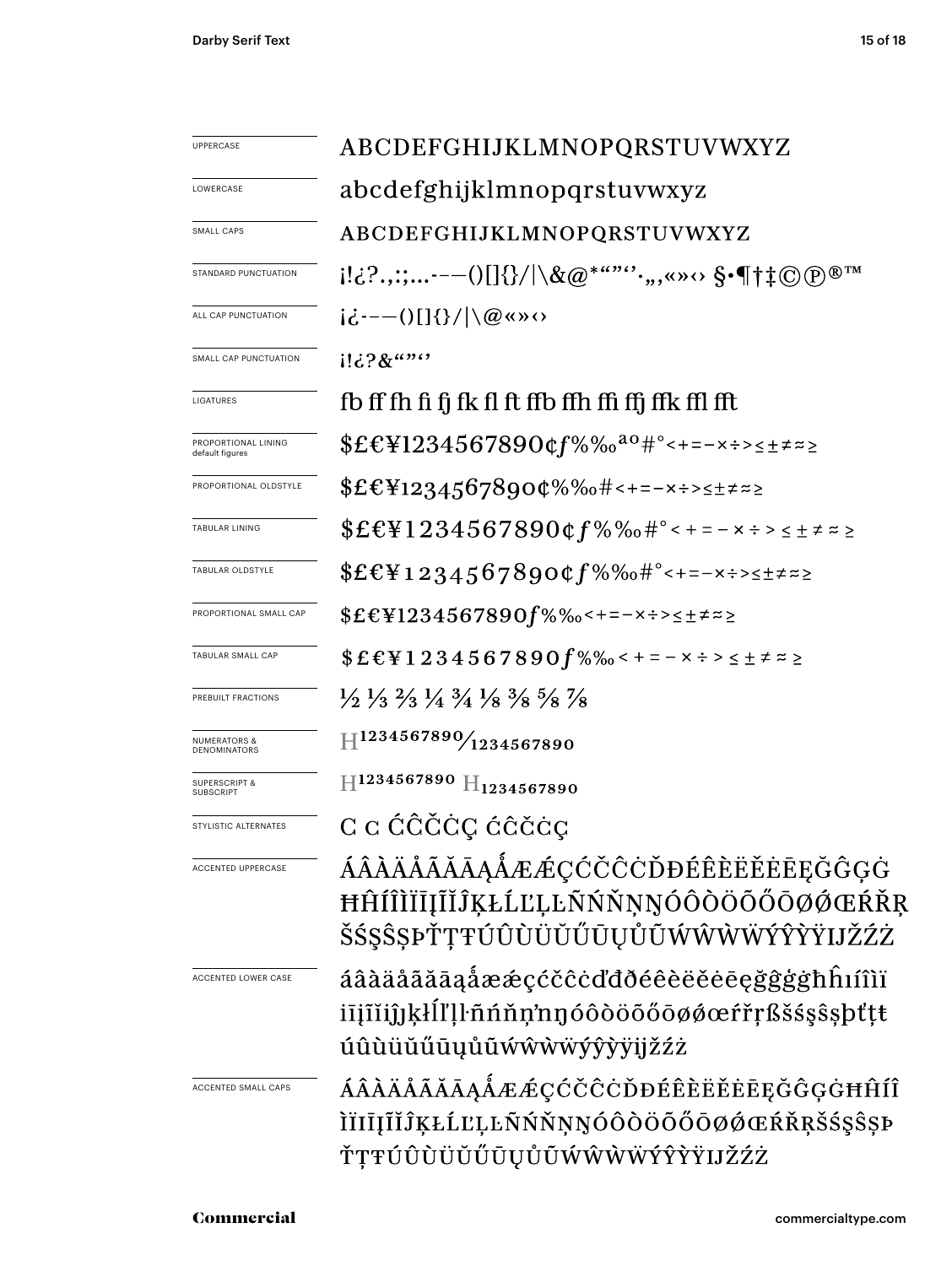| UPPERCASE                                                                                                                        | <i>ABCDEFGHIJKLMNOPQRSTUVWXYZ</i>                                                                                                                                                                                                                                                                                                                                                                               |  |  |  |  |  |
|----------------------------------------------------------------------------------------------------------------------------------|-----------------------------------------------------------------------------------------------------------------------------------------------------------------------------------------------------------------------------------------------------------------------------------------------------------------------------------------------------------------------------------------------------------------|--|--|--|--|--|
| LOWERCASE                                                                                                                        | abcdefghijklmnopqrstuvwxyz                                                                                                                                                                                                                                                                                                                                                                                      |  |  |  |  |  |
| <b>SMALL CAPS</b>                                                                                                                | <i>ABCDEFGHIJKLMNOPQRSTUVWXYZ</i>                                                                                                                                                                                                                                                                                                                                                                               |  |  |  |  |  |
| STANDARD PUNCTUATION                                                                                                             | $i!i \, ? \, . \, ; \,  \, -- \, // \, // \, \& \, @ \, ^{***'} \, . \, , \, \leftrightarrow \, \diamond \, \$ \cdot \varphi \dagger \ddagger \oplus \oplus \, \mathbb{R}^{\,\mathrm{TM}}$                                                                                                                                                                                                                      |  |  |  |  |  |
| ALL CAP PUNCTUATION                                                                                                              | $i\vec{c}$ :-- $\left(\left/ \right  \left\{2/\right  \right\}$ ( $@$ « » $\left\{ \cdot \right\}$                                                                                                                                                                                                                                                                                                              |  |  |  |  |  |
| <b>SMALL CAP PUNCTUATION</b>                                                                                                     | $11628$ $\cdots$                                                                                                                                                                                                                                                                                                                                                                                                |  |  |  |  |  |
| LIGATURES                                                                                                                        | fb ff fh fi fj fk fl ft ffb ffh ffi ffj ffk ffl fft                                                                                                                                                                                                                                                                                                                                                             |  |  |  |  |  |
| PROPORTIONAL LINING<br>default figures                                                                                           | $$ \pounds \pounds \pounds \pounds \pounds \pounds \pounds \pounds \pounds \pounds \pS$                                                                                                                                                                                                                                                                                                                         |  |  |  |  |  |
| PROPORTIONAL OLDSTYLE                                                                                                            | $$E\&H2345678900\%$ %o#<+=-x÷><±≠≈≥                                                                                                                                                                                                                                                                                                                                                                             |  |  |  |  |  |
| <b>TABULAR LINING</b>                                                                                                            |                                                                                                                                                                                                                                                                                                                                                                                                                 |  |  |  |  |  |
| TABULAR OLDSTYLE                                                                                                                 | $$ \pounds \pounds \pounds \pounds 1 \, 2.3 \, 4.5 \, 6 \, 7 \, 8 \, 9 \, 0 \, \pounds \pounds \p% \, \% \, \#^{\circ} \mbox{---}\, \mbox{---}\, \mbox{---}\, \mbox{---}\, \mbox{---}\, \mbox{---}\, \mbox{---}\, \mbox{---}\, \mbox{---}\, \mbox{---}\, \mbox{---}\, \mbox{---}\, \mbox{---}\, \mbox{---}\, \mbox{---}\, \mbox{---}\, \mbox{---}\, \mbox{---}\, \mbox{---}\, \mbox{---}\, \mbox{---}\, \mbox{$ |  |  |  |  |  |
| PROPORTIONAL SMALL CAP                                                                                                           | \$£€¥1234567890f%‰<+=−×÷>≤±≠≈≥                                                                                                                                                                                                                                                                                                                                                                                  |  |  |  |  |  |
| TABULAR SMALL CAP                                                                                                                | $$E\ell$ ¥1234567890 $f$ % ‰ < + = – × ÷ > < ± ≠ ≈ ≥                                                                                                                                                                                                                                                                                                                                                            |  |  |  |  |  |
| PREBUILT FRACTIONS                                                                                                               | $\frac{1}{2}$ $\frac{1}{3}$ $\frac{2}{3}$ $\frac{1}{4}$ $\frac{3}{4}$ $\frac{1}{8}$ $\frac{3}{8}$ $\frac{5}{8}$ $\frac{7}{8}$                                                                                                                                                                                                                                                                                   |  |  |  |  |  |
| <b>NUMERATORS &amp;</b><br>DENOMINATORS                                                                                          | $H^{1234567890}/_{1234567890}$                                                                                                                                                                                                                                                                                                                                                                                  |  |  |  |  |  |
| <b>SUPERSCRIPT &amp;</b><br><b>SUBSCRIPT</b>                                                                                     | H1234567890 H <sub>1234567890</sub>                                                                                                                                                                                                                                                                                                                                                                             |  |  |  |  |  |
| ACCENTED UPPERCASE                                                                                                               | ÁÂÀÄÅÃĂĀĄÅÆÆÇĆČĈÒĐÉÊÈËĔĔĒĘĞĜĢĠ<br>ĦĤÍÎÌĬĪĮĨĬĴĶŁĹĽĻĿÑŃŇŅŊÓÔÒÖŐŐŌØØŒŔŘ<br>ŖŠŚŞŜȘÞŤŢŦÚÛÙÜŬŰŨŲŮŨŴŴŴŴÝŶŶŸIJŽŹŻ                                                                                                                                                                                                                                                                                                       |  |  |  |  |  |
| ACCENTED LOWER CASE                                                                                                              | áâàäåãããąåææçćčĉcďđðéêèëĕēegğĝġġħĥıíîìïiī<br>įĩĭiĵjkŀĺľḷŀñńňṇ'nŋóôòöõőōøøœŕřŗßšśşŝşþťṭŧúû<br>ùüŭűūųůũŵŵẁẅýŷỳÿįjžźż                                                                                                                                                                                                                                                                                              |  |  |  |  |  |
| ÁÂÀÄÅÃĂĀĄÅÆÆÇĆČĈÒĐÉÊÈËËĒĘĞĜĢĠĦĤÍÎÌÏIĪ<br>ACCENTED SMALL CAPS<br>ĮĨĬĴĶŁĹĽĻĿÑŃŇŅŊÓÔÒÖÕŐŌØØŒŔŘŖŠŚŞŜŞÞŤŢŦÚ<br>ÛÙÜŬŰŪŲŮŨŴŴŴŴÝŶŶŸIJŽŹŻ |                                                                                                                                                                                                                                                                                                                                                                                                                 |  |  |  |  |  |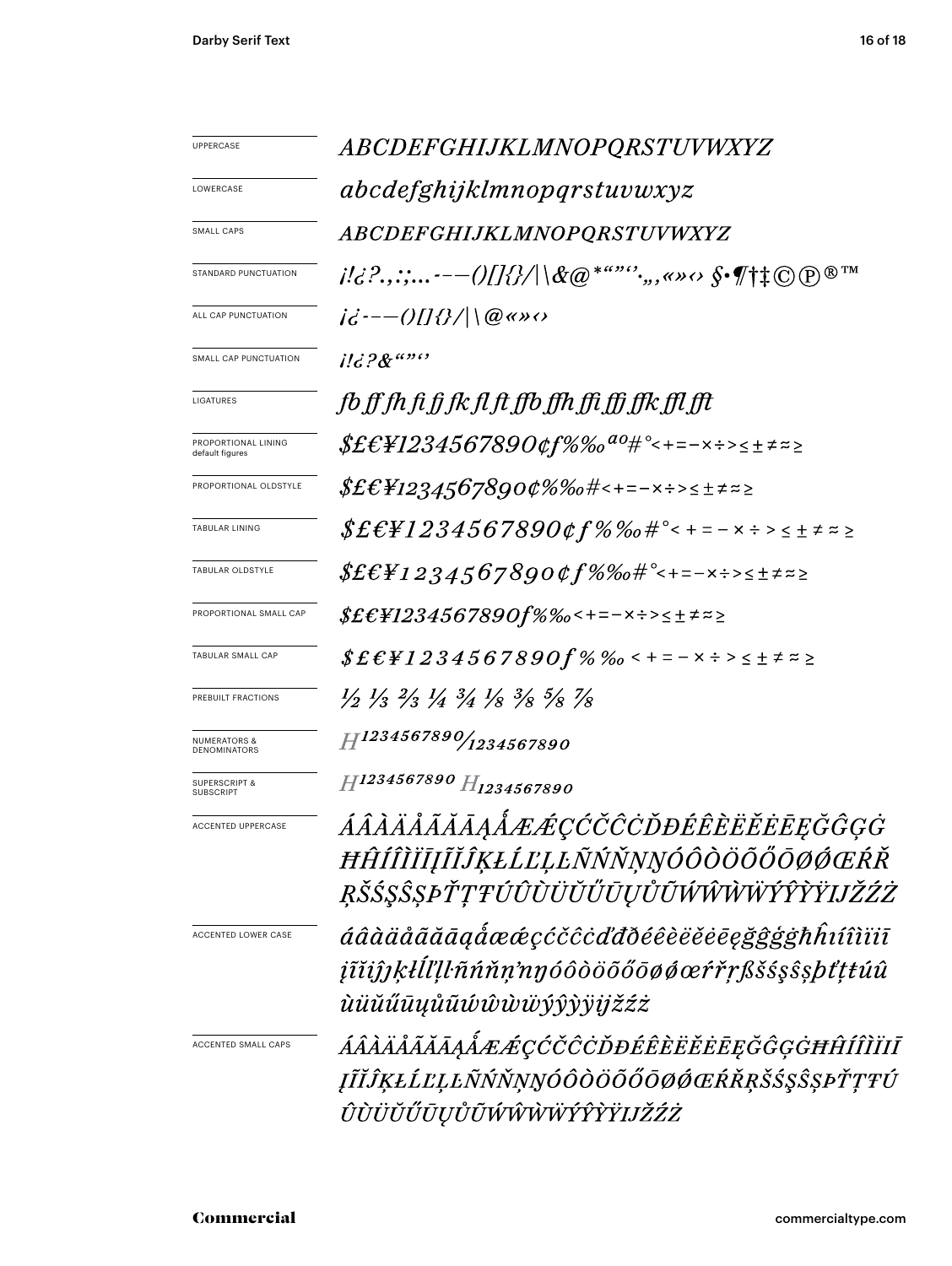| <b>OPENTYPE FEATURES</b><br>FAMILY WIDE                                   | DEACTIVATED      |                                                              | <b>ACTIVATED</b>                                  |                                              |  |
|---------------------------------------------------------------------------|------------------|--------------------------------------------------------------|---------------------------------------------------|----------------------------------------------|--|
| ALL CAPS<br>opens up spacing, moves up<br>punctuation, cap-height figures |                  | ¿Belt & «Socks» @ £9?                                        | $\text{dBELT}$ & «SOCKS» @ £9?                    |                                              |  |
| SMALL CAPS                                                                |                  | $\mathcal{L}$ Belt & «Socks» @ £9?                           | $\text{c}$ BELT & «SOCKS» @ £9?                   |                                              |  |
| ALL SMALL CAPS<br>includes punctuation & figures                          |                  | $\mathcal{L}$ Belt & «Socks» @ £9?                           | ¿BELT & «SOCKS» @ £9?                             |                                              |  |
| PROPORTIONAL LINING<br>default figures                                    | March:<br>April: | $$2,460 \text{ } \text{\textsterling}1,895$<br>¥7,031 £9,215 | March:<br>April:                                  | $$2,460 \text{ } \in 1,895$<br>¥7,031 £9,215 |  |
| PROPORTIONAL OLDSTYLE                                                     | March:<br>April: | $$2,460$ €1,895<br>¥7,031 £9,215                             | March:<br>April:                                  | $$2,460$ €1,895<br>¥7,031 £9,215             |  |
| TABULAR LINING                                                            | March:<br>April: | $$2,460$ €1,895<br>¥7,031 £9,215                             | March:<br>April:                                  | $$2,460$ €1,895<br>¥7,031 £9,215             |  |
| TABULAR OLDSTYLE                                                          | March:<br>April: | $$2,460$ €1,895<br>¥7,031 £9,215                             | March:<br>April:                                  | $$2,460$ €1,895<br>¥7,031 £9,215             |  |
| PROPORTIONAL SMALL CAP                                                    | March:<br>April: | $$2,460 \; \text{£}1,895$<br>¥7,031 £9,215                   | <b>MARCH:</b><br><b>APRIL:</b>                    | $$2,460$ €1,895<br>¥7,031 £9,215             |  |
| TABULAR SMALL CAP                                                         | March:<br>April: | $$2,460$ €1,895<br>¥7,031 £9,215                             | <b>MARCH:</b><br><b>APRIL:</b>                    | $$2,460$ $$1,895$<br>¥7,031 £9,215           |  |
| <b>FRACTIONS</b><br>ignores numeric date format                           |                  | 21/03/10 and 21/18                                           | $21/03/10$ and $2\frac{1}{18}$ 46% $\frac{9}{20}$ |                                              |  |
| DENOMINATOR<br>for making arbitrary fractions                             |                  | 0123456789 0123456789                                        | 0123456789 0123456789                             |                                              |  |
| NUMERATOR<br>for making arbitrary fractions                               |                  | 0123456789 0123456789                                        | 0123456789 0123456789                             |                                              |  |
| LANGUAGE FEATURE<br>Català (Catalan) ŀ glyph                              |                  | CEL·LA síl·laba xinel·la                                     | CELLA síl·laba xinel·la                           |                                              |  |
| LANGUAGE FEATURE<br>Nederlands (Dutch) ij glyph                           |                  | IJmuiden zijps vrijdag                                       | IJmuiden zijns vrijdag                            |                                              |  |
| LANGUAGE FEATURE<br>Polski (Polish) kreska accent                         |                  | SŁÓD GŁÓWNA których                                          | SŁÓD GŁÓWNA których                               |                                              |  |
| LANGUAGE FEATURE<br>Română (Romanian) s accent                            |                  | INSUŞI TOTUŞI câştigat                                       | INSUSI TOTUȘI câștigat                            |                                              |  |
| <b>OPENTYPE FEATURES</b><br>ROMAN ONLY                                    | DEACTIVATED      |                                                              | <b>ACTIVATED</b>                                  |                                              |  |

STYLISTIC SET 01<br>alternate C

Cut close to the NACA limit Cut close to the NACA limit